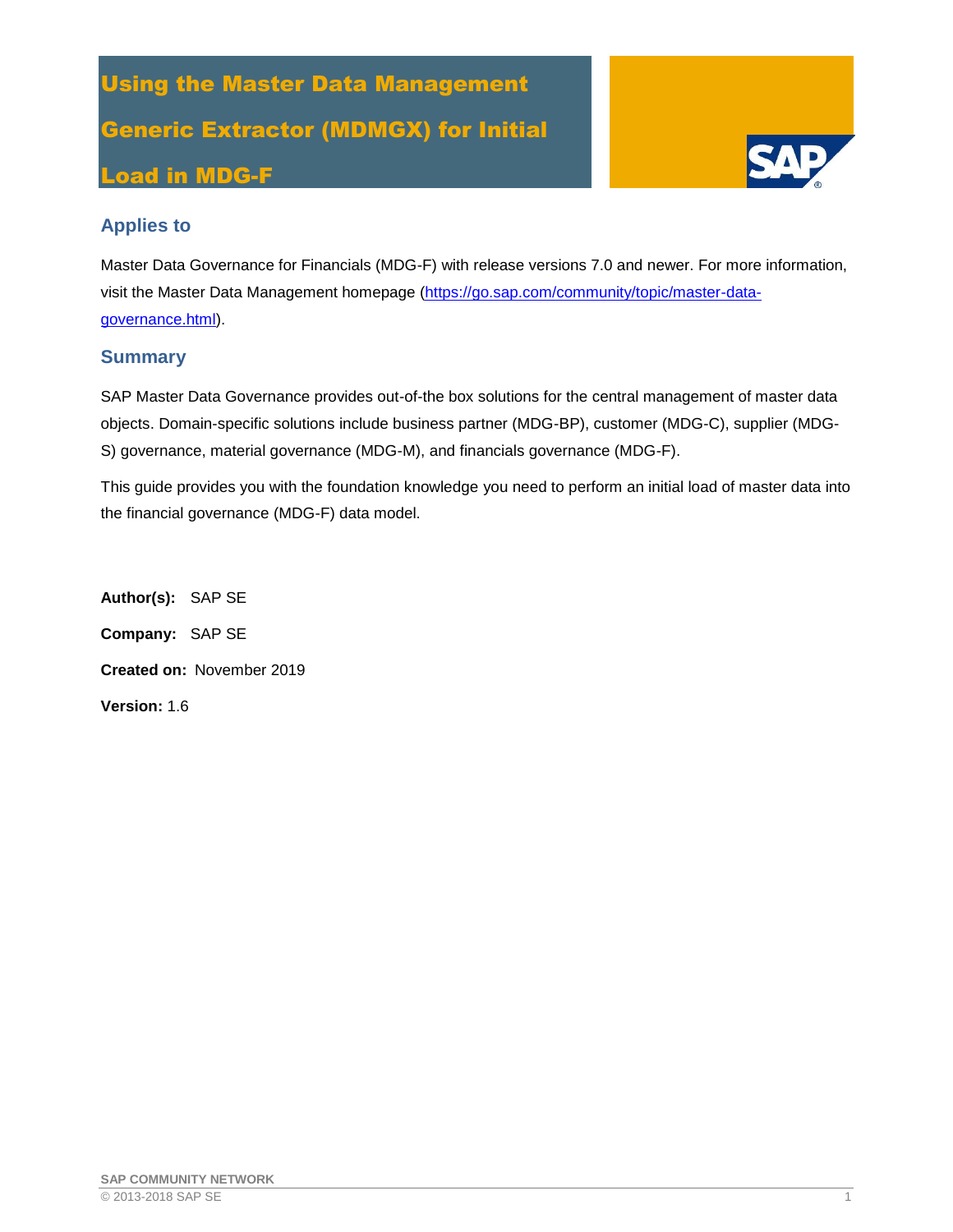| $\mathbf{1}$ . |  |
|----------------|--|
| 2.             |  |
| 3.             |  |
| 4.             |  |
| 5.             |  |
|                |  |
| $\mathbf{1}$ . |  |
| 2.             |  |
| 3.             |  |
| 4.             |  |
| 5.             |  |
|                |  |
|                |  |
|                |  |
|                |  |
|                |  |
|                |  |
|                |  |

## **Table of Contents**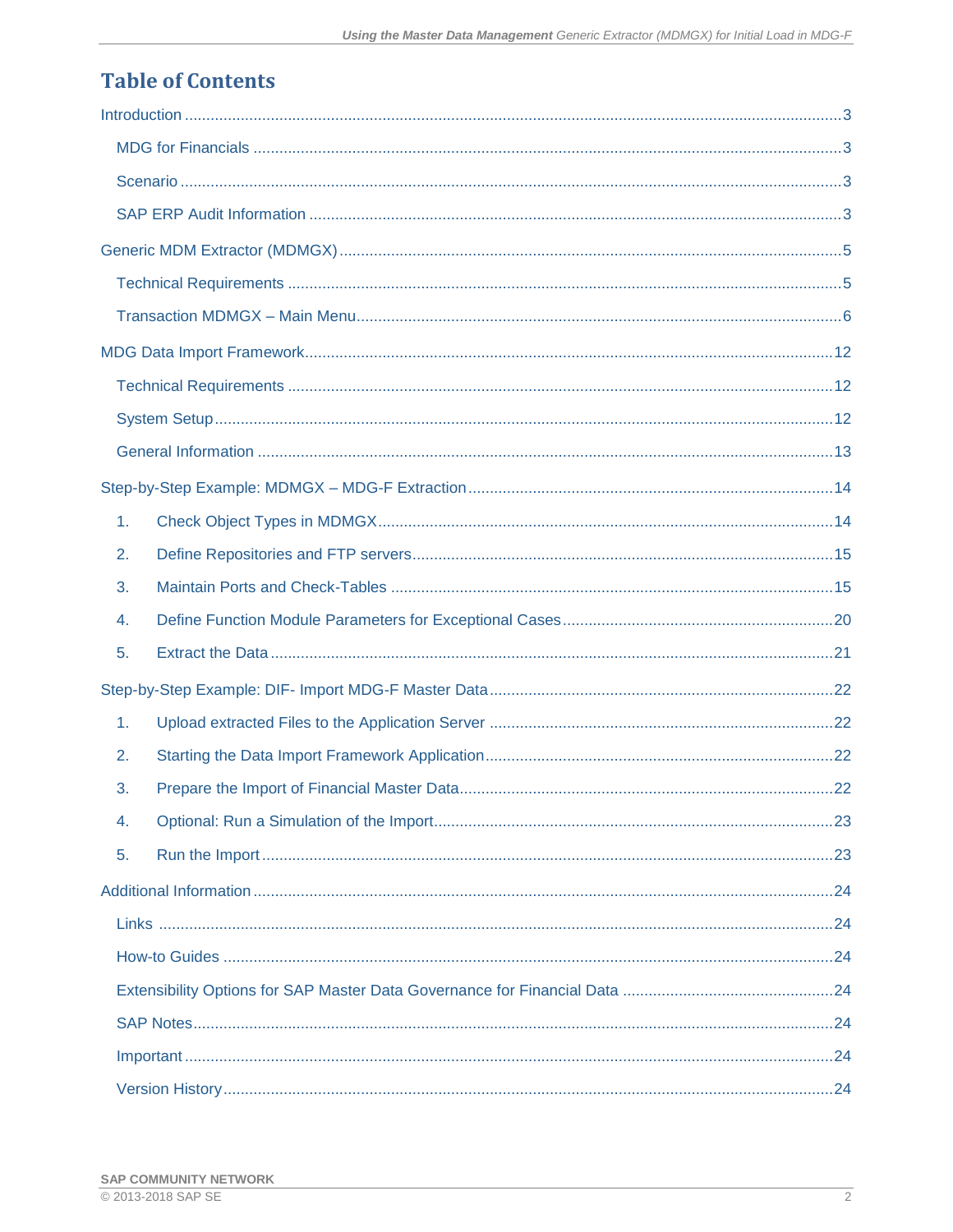|--|

## <span id="page-2-0"></span>**Introduction**

SAP Master Data Governance (MDG) is used for embedded Master Data Management (MDM), that is, centralized, out-of-the-box, domain-specific creation, modification, and distribution of master data with a focus on SAP Business Suite and SAP S/4 HANA.

Domain-specific content (data models, user interfaces, workflows) is provided as part of the standard for several application areas. It is a common requirement from customers to adapt the MDG data models to their specific needs.

This document explains how-to perform an initial load of master data from SAP ECC or SAP S/4 HANA systems into the MDG hub. It covers the setup and execution of the extraction of master and/or customizing data in from SAP ECC or SAP S/4 HANA client systems as well as the import of the extracted data into the MDG hub. It explains the key concepts and implementation details in general and includes some real-life examples of the MDG-F data model **0G**.

We recommend that you study the following how-to guide before working with the current guide:

[Extensibility Options for SAP Master Data Governance for Financial Data](https://wiki.scn.sap.com/wiki/display/SAPMDM/Documentation%3A+Financial+Data) ➔ Overview about MDG-F

## <span id="page-2-1"></span>**MDG for Financials**

MDG offers a domain specific solution for financial governance (MDG-F). The current MDG-F data model is called **0G**. It covers entity types of the accounting, controlling and consolidation components of financial master data as indicated by the examples below:

- Accounting: G/L Account **(ACCOUNT & ACCCCDET)**, Company **(COMPANY)**
- Controlling: Cost Center **(CCTR**), Cost Element **(CELEM)**, Profit Center **(PCTR),** and Internal Order **(IORDER)**
- Consolidation: Consolidation Unit **(CONSUNIT)**, Item **(FSI)**

#### <span id="page-2-2"></span>**Scenario**

Accounting and controlling objects exist in SAP ECC or SAP S/4 HANA client systems, too. Before you start with the governance processes in the MDG Hub, you want to load existing data from your SAP ECC or SAP S/4 HANA client system into your MDG Hub. The tools "Generic MDM Extractor **(MDMGX)**"for the SAP ECC or SAP S/4 HANA client system and "Data Import Framework **(DIF)**" for the MDG Hub can be used to fulfill this task.

## <span id="page-2-3"></span>**SAP ERP Audit Information**

SAP Notes [2134044](https://service.sap.com/sap/support/notes/2134044) and [2140352](https://service.sap.com/sap/support/notes/2140352) extend MDG-F data model 0G with a storage option for SAP ERP or SAP S/4 HANA Audit Information (attributes Created By and Created On). This allows saving audit relevant data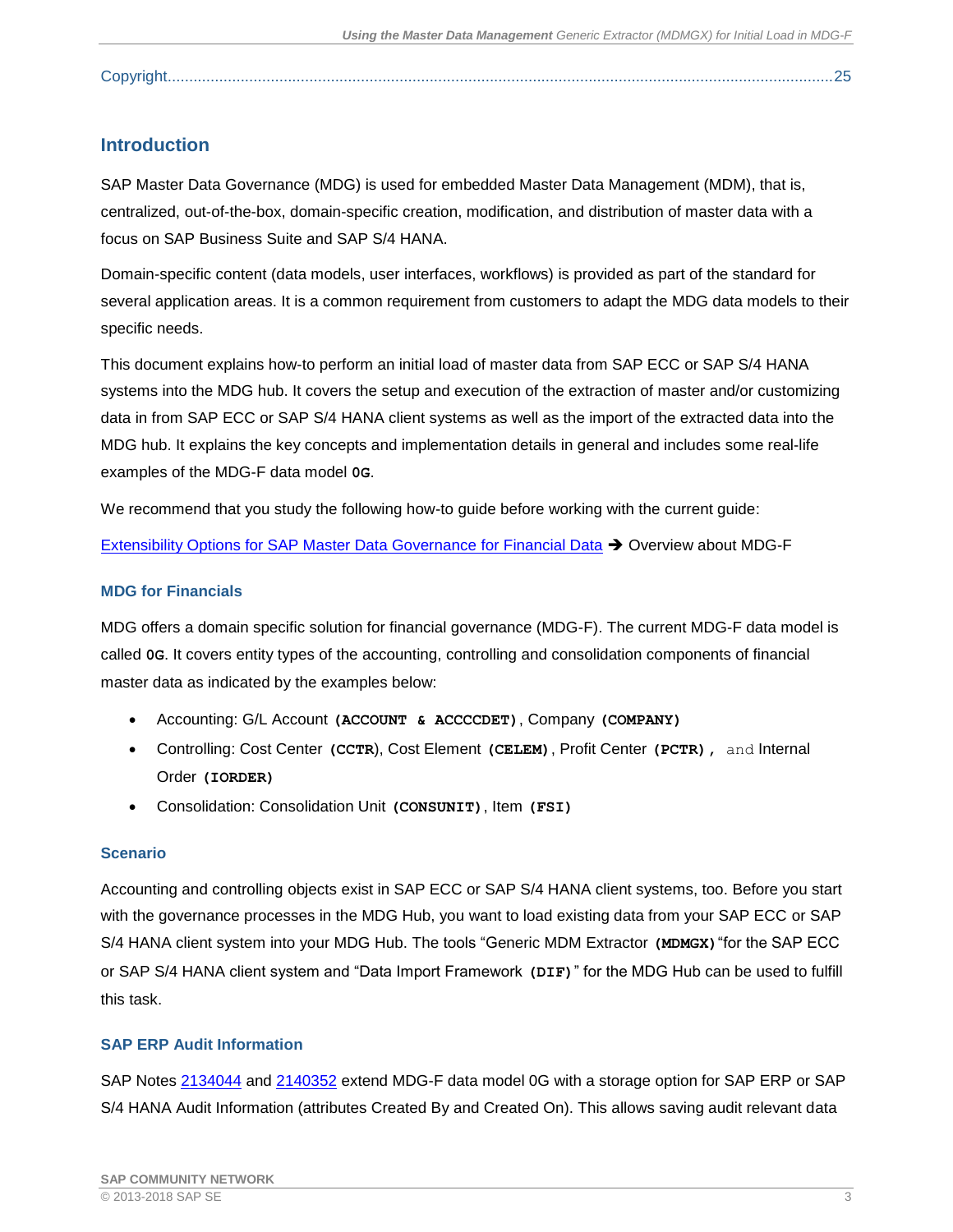from SAP ERP or SAP S/4 HANA systems in the central MDG system. It is recommended to apply the notes and use the functionality.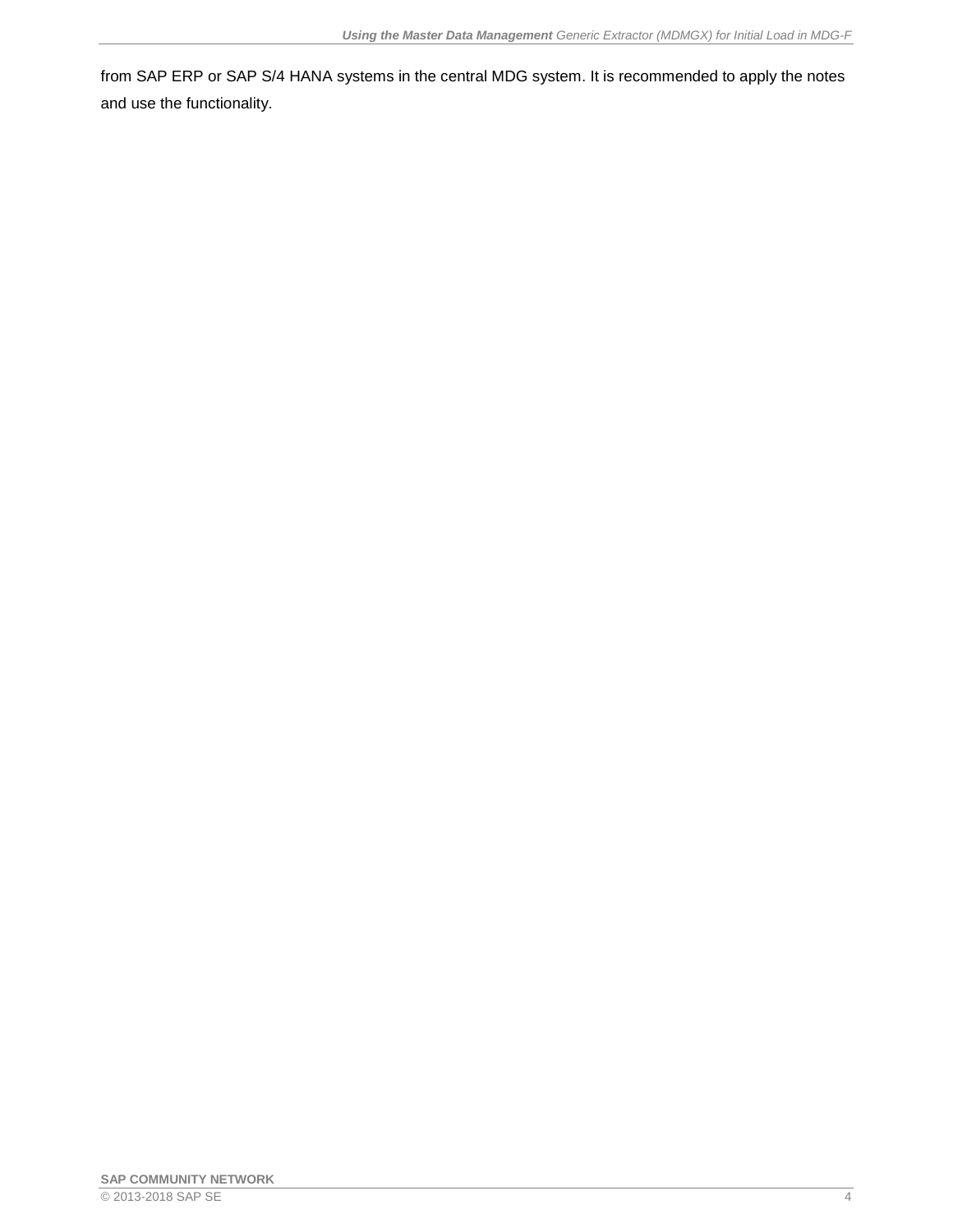## <span id="page-4-0"></span>**Generic MDM Extractor (MDMGX)**

MDMGX is an executable transaction within an SAP client system. It is available in various SAP systems such as R/3 4.6C, newer SAP ECC, SAP S/4 HANA systems, SAP CRM and SAP SRM systems. It can extract master data as well as customizing data. The output format is an XML file. The file can either be downloaded to the local PC or stored within the application server that the transaction is running on or sent via the FTP protocol to any FTP-based receiver. Its original intended usage is for SAP NetWeaver Master Data Management (SAP NW MDM). This explains why some names still refer to SAP NW MDM. Nevertheless; the functionality is completely usable for MDG-F.

## <span id="page-4-1"></span>**Technical Requirements**

MDMGX is delivered within the PI Basis and PI or SAP\_APPL or S4CORE software components. The list below shows the minimum release versions of the mentioned layers.

• PI

2004.1\_46C SP14 2004.1\_470 SP14 2004.1\_500 SP14

- PI\_BASIS 2005.1\_620 SP10 2005.1\_640 SP10 2005.1\_700 SP10 All newer releases starting with SP0
- SAP\_APPL 600 SP06

All newer releases starting with SP0

• S4CORE All releases

Ensure that the SAP client systems used for the extraction include the required SPs.

Furthermore, the following SAP Notes are mandatory in the SAP client systems:

- [1783851](https://service.sap.com/sap/support/notes/1783851) MDMGX: Adaptions for MDG initial load
- [2547815](https://launchpad.support.sap.com/#/notes/2547815) MDMGX: New Extraction Content for MDG-F
- [2134044](https://service.sap.com/sap/support/notes/2134044) MDG-F: Extract SAP ERP Audit Information with MDMGX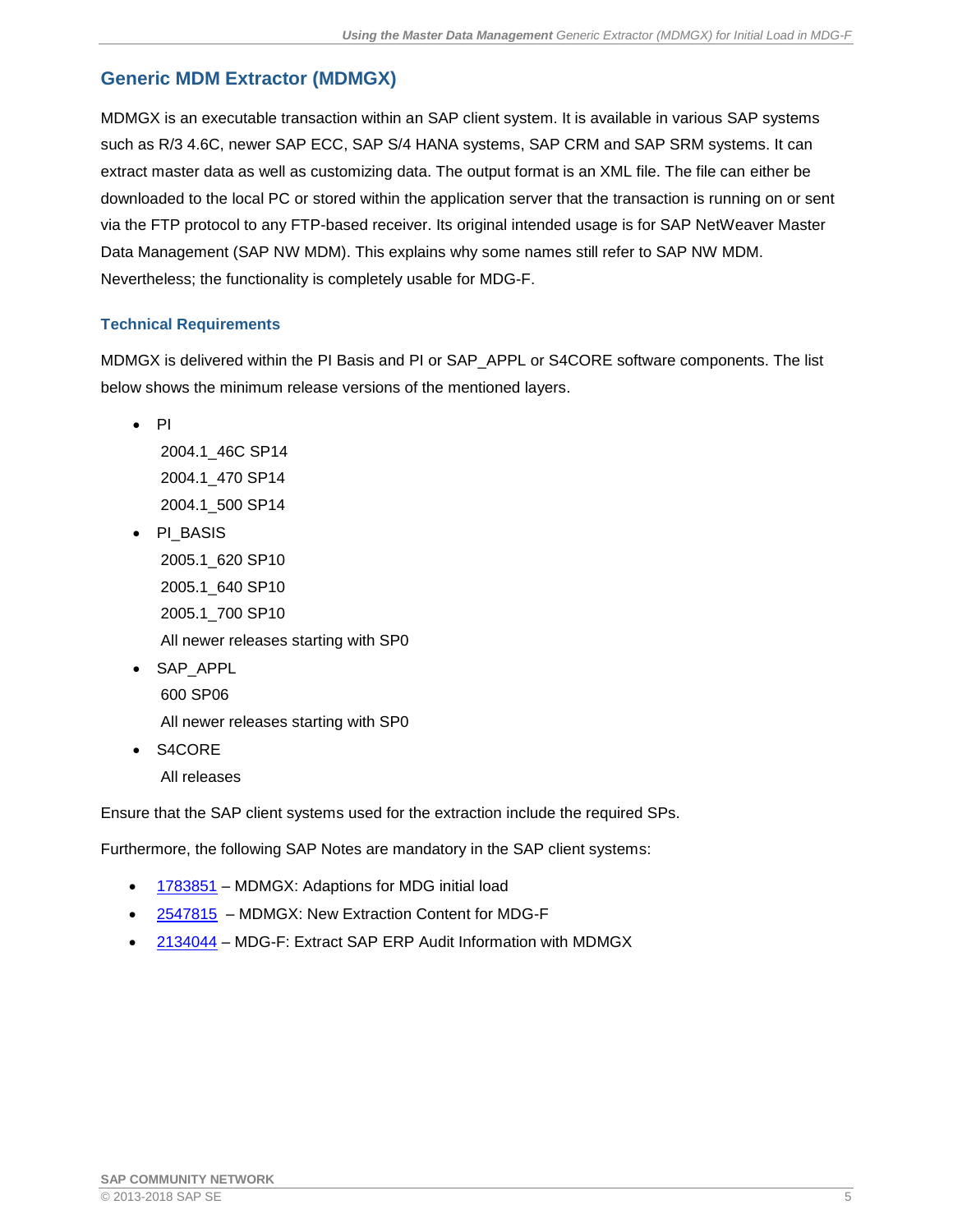## <span id="page-5-0"></span>**Transaction MDMGX – Main Menu**

Start the transaction MDMGX. The figure below shows the MDMGX main menu.

| <b>SAP MDM Generic Extractor</b>                            |  |  |  |
|-------------------------------------------------------------|--|--|--|
|                                                             |  |  |  |
| Set up Extraction                                           |  |  |  |
| <b>B</b> Define Object Types                                |  |  |  |
| <b>B</b> Define Repositories and FTP servers                |  |  |  |
| <b>4</b> Upload Ports and Check-Tables                      |  |  |  |
| <b>4</b> Maintain Ports and Check-Tables                    |  |  |  |
| (b) Define Function Module Parameters for Exceptional Cases |  |  |  |
| Execute Generation and Extraction                           |  |  |  |
| <b>B</b> Generate XSD                                       |  |  |  |
| <b>B</b> Start Extraction                                   |  |  |  |

**Set up Extraction** consists of several actions that are required to configure the required customizing for the generic data extraction.

**Execute Generation and Extraction** is used for data extraction. In MDG, only **Start Extraction** is relevant. **Generate XSD** is not required.

#### Define Object Types

In MDMGX, you can group several tables for a single object type. This is comparable with the MDG data model which consists of several entity types. The general recommendation is the creation of a single object type for each MDG data model. The object type consists of a technical name and a description.

| <b>Change View "MDM Object Types": Overview</b> |                               |  |  |  |
|-------------------------------------------------|-------------------------------|--|--|--|
| New Entries 咱日の昆風国                              |                               |  |  |  |
| <b>MDM Object Types</b>                         |                               |  |  |  |
| Object Type                                     | Description                   |  |  |  |
| Account                                         | G/L Account                   |  |  |  |
| Airline                                         | SFLIGHT - Airline             |  |  |  |
| Article                                         | Article - Matrix Product<br>绀 |  |  |  |
| BusinessPartner                                 | <b>Business Partner</b>       |  |  |  |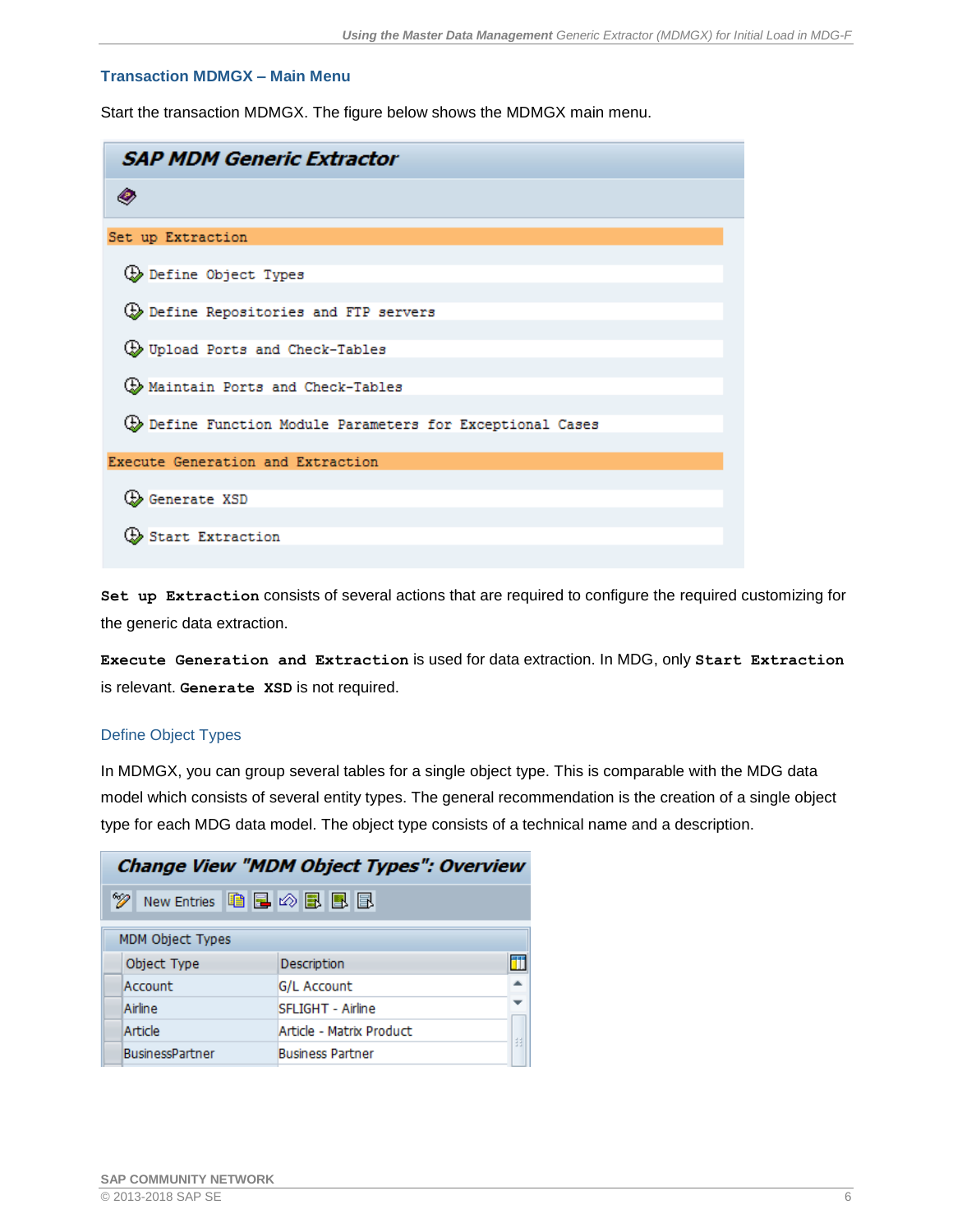### Define Repositories and FTP servers

The repository is the receiver of the MDMGX output. In NW MDM, several repositories can receive the same data. In MDG, the MDMGX output is represented using an entity type with SU Type 1 for a single data model. The general recommendation is the creation of a single repository for each entity type with SU Type 1 of the target MDG data model.

An FTP server configuration is only needed when the MDMGX output is transferred directly to the MDG Hub via FTP. A local download is supported, too.

The figure below shows the required information for the definition of repositories and FTP servers using a template entry.

| <b>New Entries: Details of Added Entries</b>    |                            |  |  |  |
|-------------------------------------------------|----------------------------|--|--|--|
| シ로 さっ                                           |                            |  |  |  |
| Log. Repos Name                                 | MDG <template></template>  |  |  |  |
| MDM Generic Check Table Extractor: Repositories |                            |  |  |  |
| ObjectType                                      | $<$ OBJECT $>$             |  |  |  |
| Reposit. Name (Code)                            | MDG_ <template></template> |  |  |  |
| <b>FTP Server</b>                               |                            |  |  |  |
| <b>MDM Root</b>                                 |                            |  |  |  |
| Clnt Code                                       |                            |  |  |  |
| Remote System Type                              | Master Data Governa ▼      |  |  |  |
| Languages                                       | EN, FR, DE, JA, ES         |  |  |  |
| Timeout (min.)                                  | 0                          |  |  |  |

Fields that are not mentioned below are not relevant for MDG.

#### **Log. Repos Name**

The logical repository name is the repository key used within MDMGX. We recommend that you replace the **<TEMPLATE>** with the name of the target entity type with SU Type 1. **It is mandatory to use the MDG\_ prefix in the name.** Reuse the same value for field **Reposit. Name (Code),** too.

**Object Type**

The object type links the repository with its object. Select one of the defined object types from the F4 help.

**Reposit. Name (Code)**

Maintain the same value as in **Log. Repos Name.** 

## **FTP Server**

Maintain the URL of the FTP server if the MDMGX output is transferred to the MDG hub via FTP.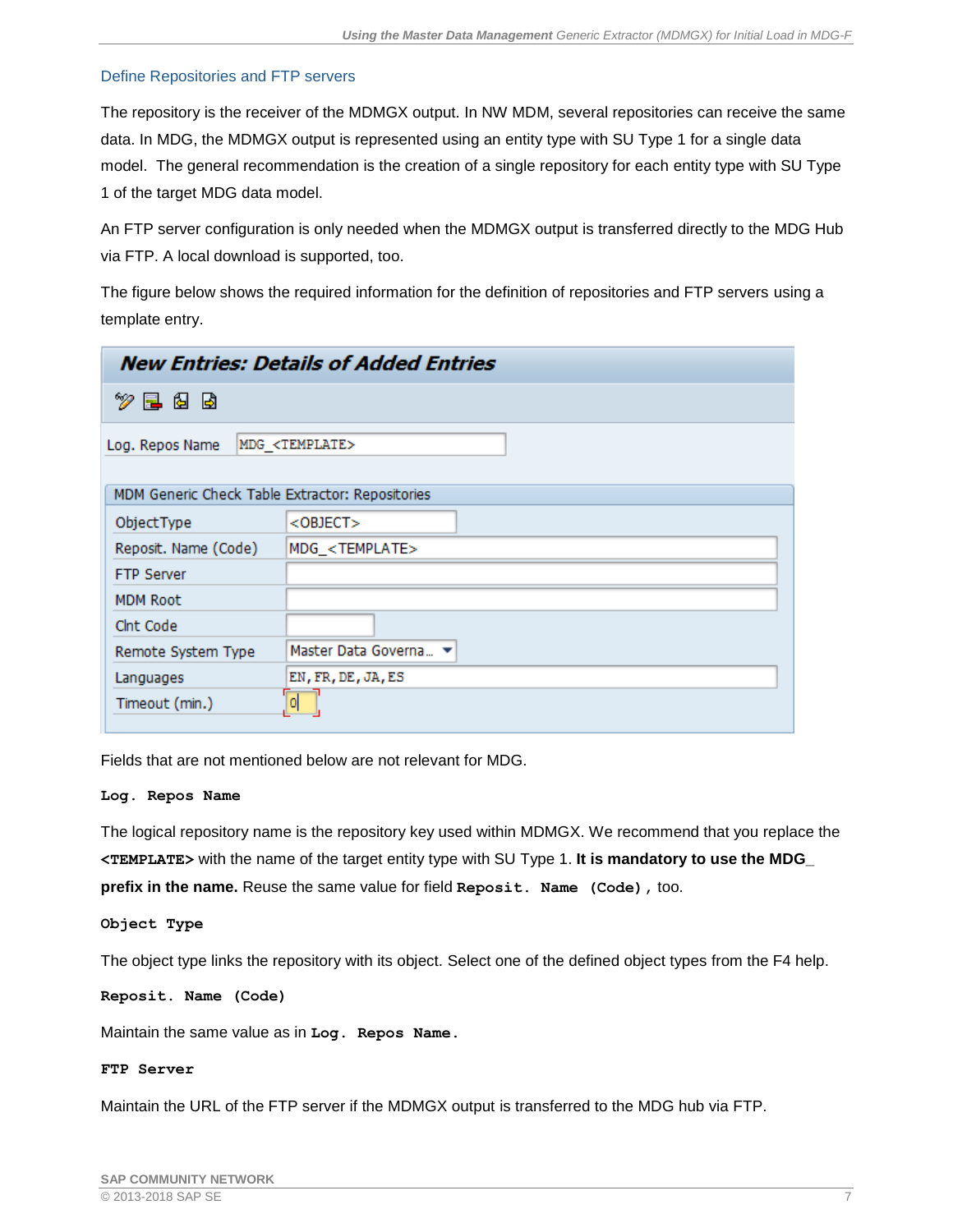#### **Clnt Code**

Maintain the logical name of the system used for data extraction. We recommend the following naming convention: **<System\_Name>\_<Client\_Number>.**

#### **Remote System Type**

Maintain the type of the system used for data extraction.

## Upload Ports and Check-Tables

You use upload ports and check-tables to upload MDMGX configuration from a text file. This applies for SAP MDG-F objects. It provides a pre-defined configuration file usable for the common SAP entity types (refer to [the MDG-F step-by-step example](#page-13-0) for details).

### Maintain Ports and Check-Tables

This item is used to define the actual data extraction. The term "port" originates from SAP NW MDM. It describes how the extracted data is imported into MDM. This feature is used by MDG in a similar way. In MDG the port creates the link between the MDG entity type with SU Type 1 and its related database table in the SAP system.

Maintenance is done in the SAP data browser. It is possible to define a pre-selection. For example, you can define that specific record is used as a template for new records. If no template is used, new records are created from the list. Choose the Create button to define a new one.

The following fields are mandatory for MDG scenarios.

#### **System Type**

The system type defines to which SAP system the current definition belongs.

#### **Object Type**

The object type defines to which object the current definition belongs. Examples for MDG-F object types are **"Account"** or **"Cost Element"**.

#### **MDM Port Code**

In MDG scenarios, the MDM port code always refers to the name of the MDG entity type with SU Type 1 linked to the SAP database table of the current definition. The port code is reflected in the extracted data. The port code is the re-occurring XML node that encapsulates a single record. Examples of MDG-F port names are **ACCOUNTS\_COA** for the A segment of an account or **COST\_ELEMENTS\_DESCR** for the texts of cost elements.

#### **Table Name**

The table name is the database table to be used for data extraction.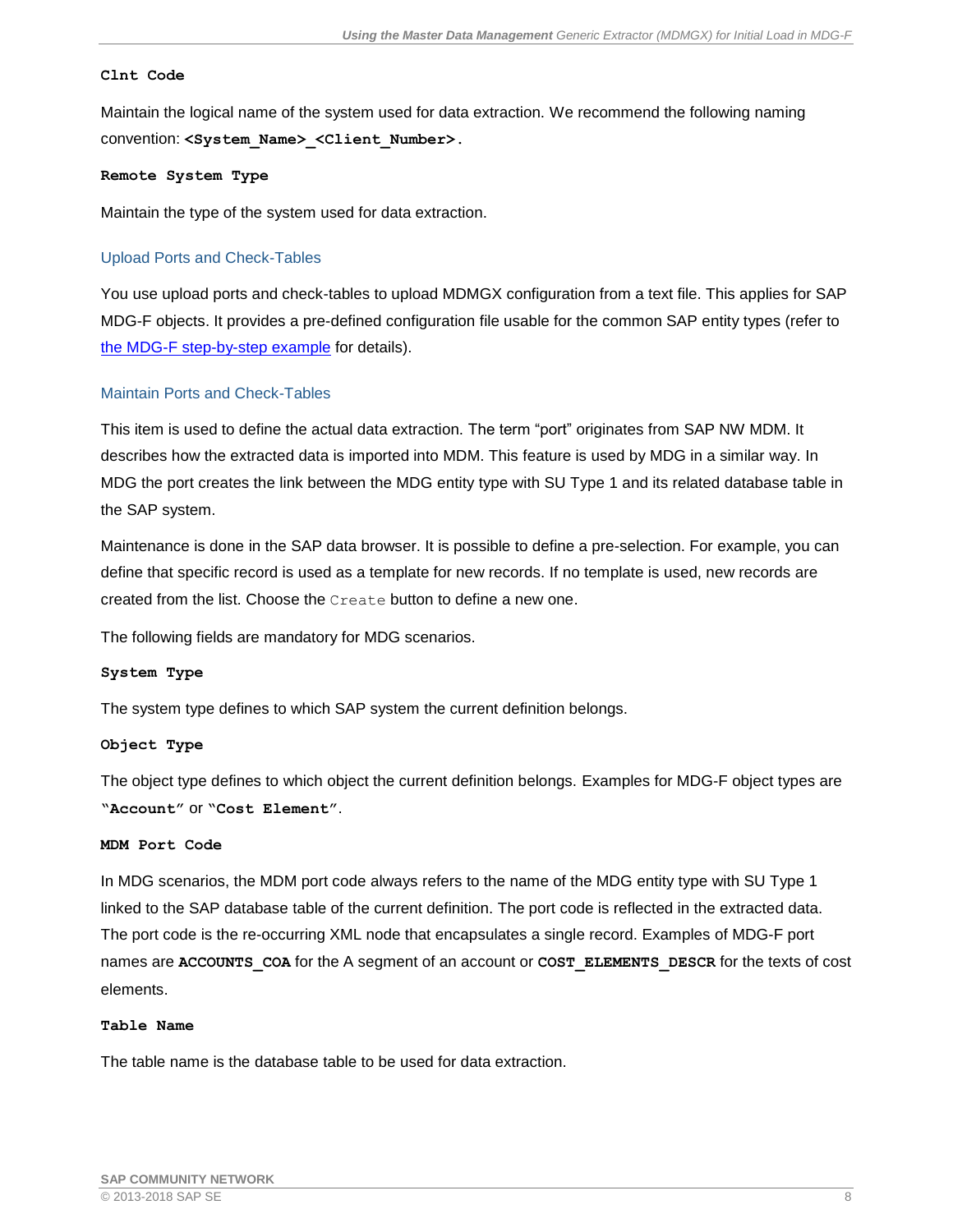#### **Non-Language Fields**

Non-language fields define the single fields that are extracted. Maintenance of multiple fields is possible by entering a comma separated list. The input is used to create a dynamic SQL statement for data extraction. Additionally, the input defines the name of the XML element in the output of the extraction. We recommend using the related attribute name in the MDG data model. Therefore, the required syntax is

**<Field\_Name\_in\_Table>=<Attribute\_Name\_in\_MDG\_Model>.** Refer to the step-by-step examples for details.

#### **Where Clause**

The where-clause defines the condition for the data selection. It has to be written in the correct SQL syntax, otherwise the extraction might fail. The general syntax is **<TableName>~<FieldName> = '<FieldValue>'**. A combination of several selection criteria using the SQL **AND** or **OR** operators is supported, too.

The following example shows a selection of cost centers of the controlling area 0001: **CSKS~KOKRS** = **'0001'**. Further examples are available in the step-by-step examples.

#### **Link Info**

The link info defines a joined selection for the maintained database table. The information is mapped to an SQL INNER JOIN. This feature allows the selection of master data from different tables for a single port. The required syntax is: **<Field in current Table>(<Join Table>:<Field in Join Table>)**. Refer to the step-by-step examples for details.

### **Function Module for XML**

Function modules for XML allow the creation of custom extraction logic. You can use function modules if a complex selection is required that cannot be configured using the **Link Info** feature. Function modulebased extraction is used by the MDG-F object Cost Element (refer to the step-by-step example for more details) and Internal Order.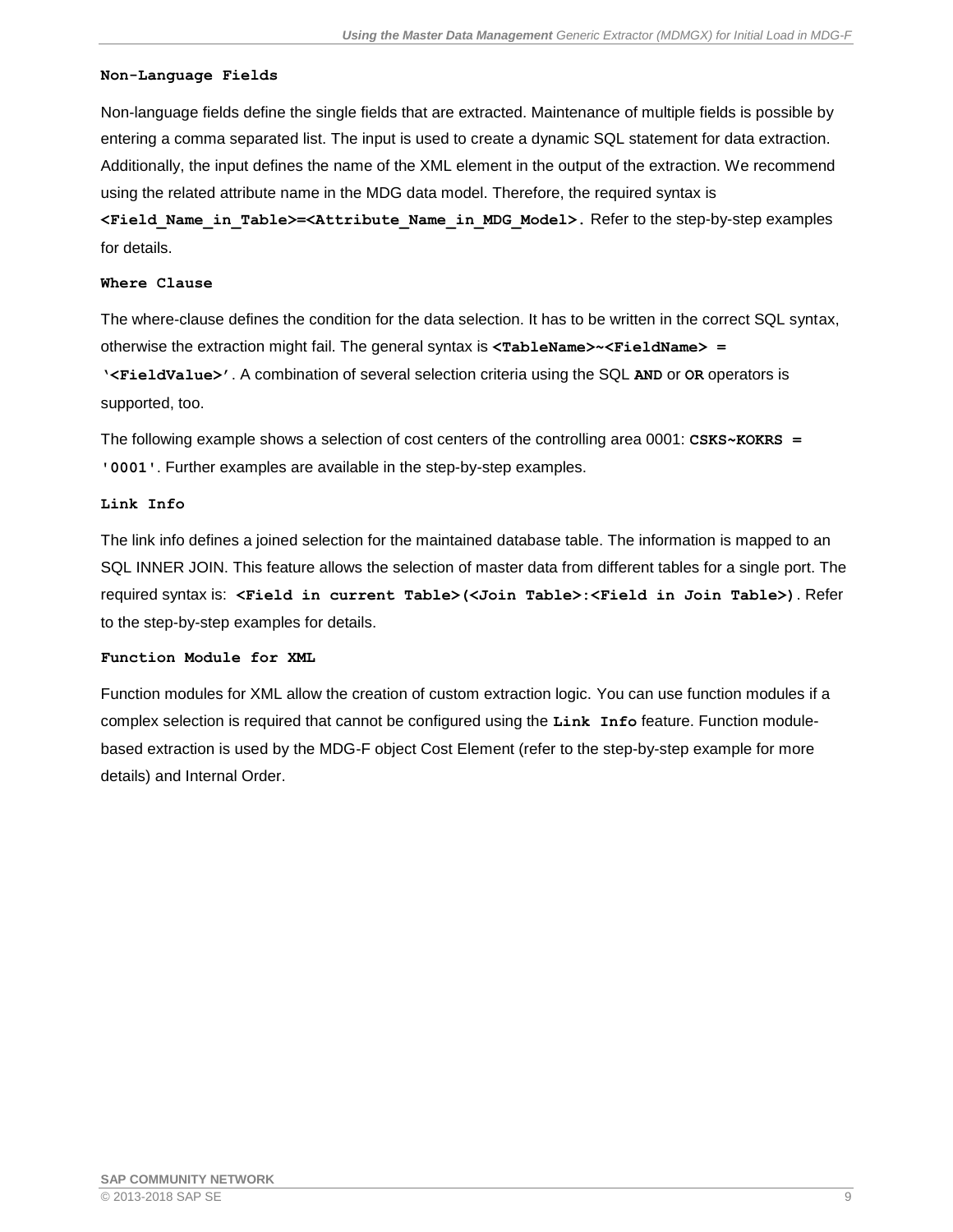## Define Function Module Parameters for Exceptional Cases

This customizing allows defining input parameters for function module-based extraction. This feature is used by the MDG-F object Cost Element. The screenshot below shows the input screen.

| <b>Table MDMGXC2 Insert</b> |     |  |  |
|-----------------------------|-----|--|--|
| Reset Check Table           |     |  |  |
| <b>CLIENT</b>               | 405 |  |  |
| <b>OBJECT TYPE</b>          |     |  |  |
| <b>FUNCTION MODULE</b>      |     |  |  |
|                             |     |  |  |
| <b>INPUT PARAMETER</b>      |     |  |  |

#### **Object Type**

The object type defines to which object the current definition belongs. Examples for MDG-F object types are *Account* or *Cost Element*.

#### **Function Module**

The function module defines the name of the function module that is used by the object for data extraction. An example of an MDG-F function module is MDM\_ERP\_CELEM\_EXTR.

#### **Input Parameter**

The input parameter defines a string that is given to the function module as input parameter. The content of the string must be handled by the function module. Refer to the related chapter for the cost element function [modules](#page-19-0) as example.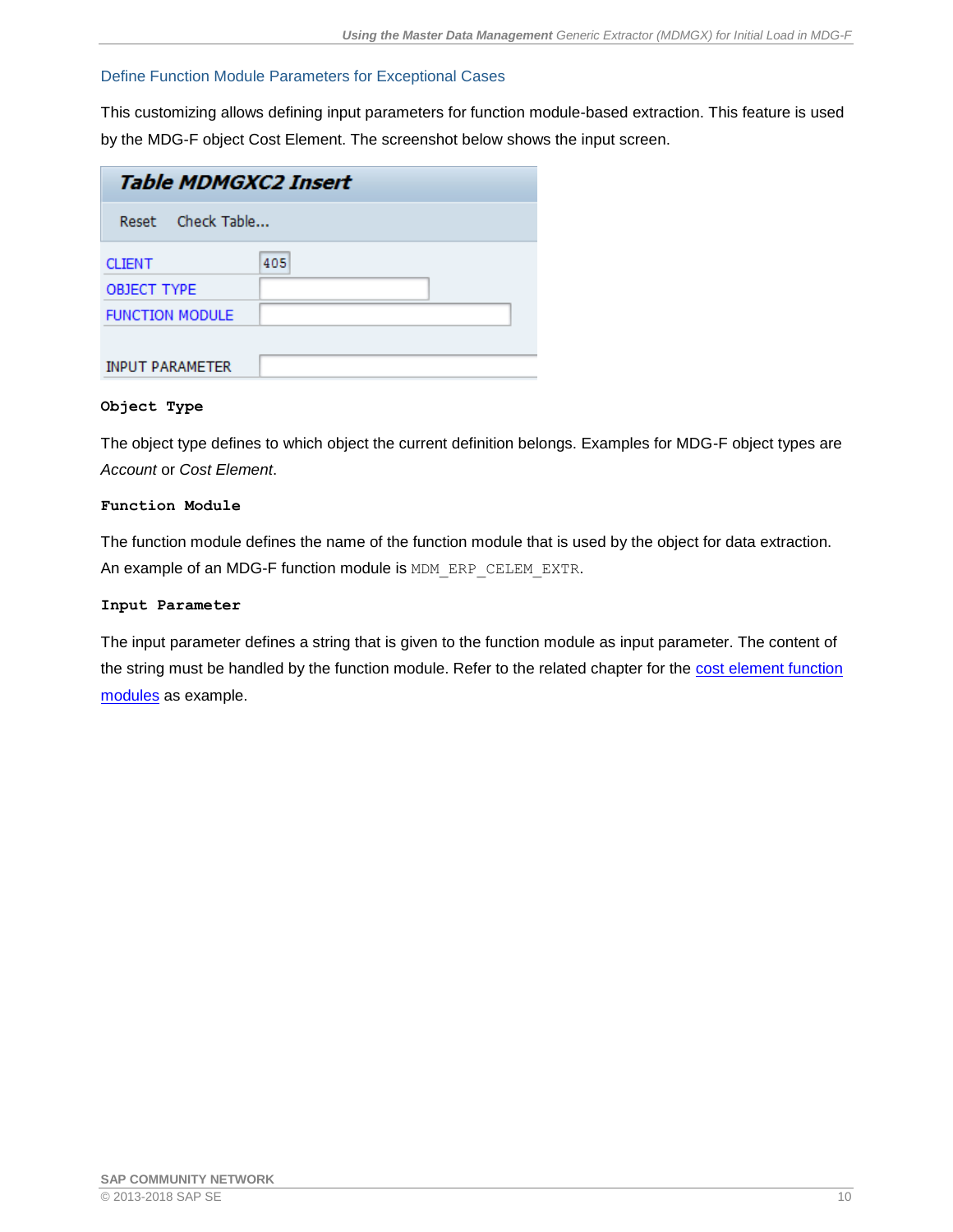## Start Extraction

Start extraction triggers the actual data extraction from the current MDG client system into an XML file. The screenshot below shows the selection screen.

| <b>SAP MDM Generic Customizing Extractor</b> |         |  |
|----------------------------------------------|---------|--|
| ⊕                                            |         |  |
| Reposit. Name (Code)                         | Þ       |  |
| Object Type                                  |         |  |
| Address of FTP Server                        |         |  |
| <b>MDM Root</b>                              |         |  |
| Port Name (Code)                             | ⇒<br>to |  |
| Process Level(0,1,2)                         | 0       |  |
|                                              |         |  |
| Local download                               |         |  |
| Download to Appl. Server                     |         |  |
| File directory                               |         |  |
| Download in MDM port structure               |         |  |
|                                              |         |  |
| Upload via FTP                               |         |  |
| <b>User</b>                                  |         |  |
| Password                                     | ******  |  |

#### **Reposit. Name (Code)**

This required field defines the data to be extracted. Select a repository from the F4 help.

#### **Port Name (Code)**

If the data to be extracted consist of several tables, the port name allows the selection of a specific table. Usually, the field can be left blank to indicate an extraction of all ports that are defined for the current repository.

#### **Data Transfer Options**

MDMGX supports various options for transferring the data.

- Local Download stores the resulting XML directly on the PC of the current user. The file directory must be defined.
- Download to Appl. Server stores the resulting XML directly on the file system of the current application server. The file directory must be defined.
- Upload via FTP transfers the file via FTP to the destination that is defined for the repository. If the FTP is not anonymous, user and password are required.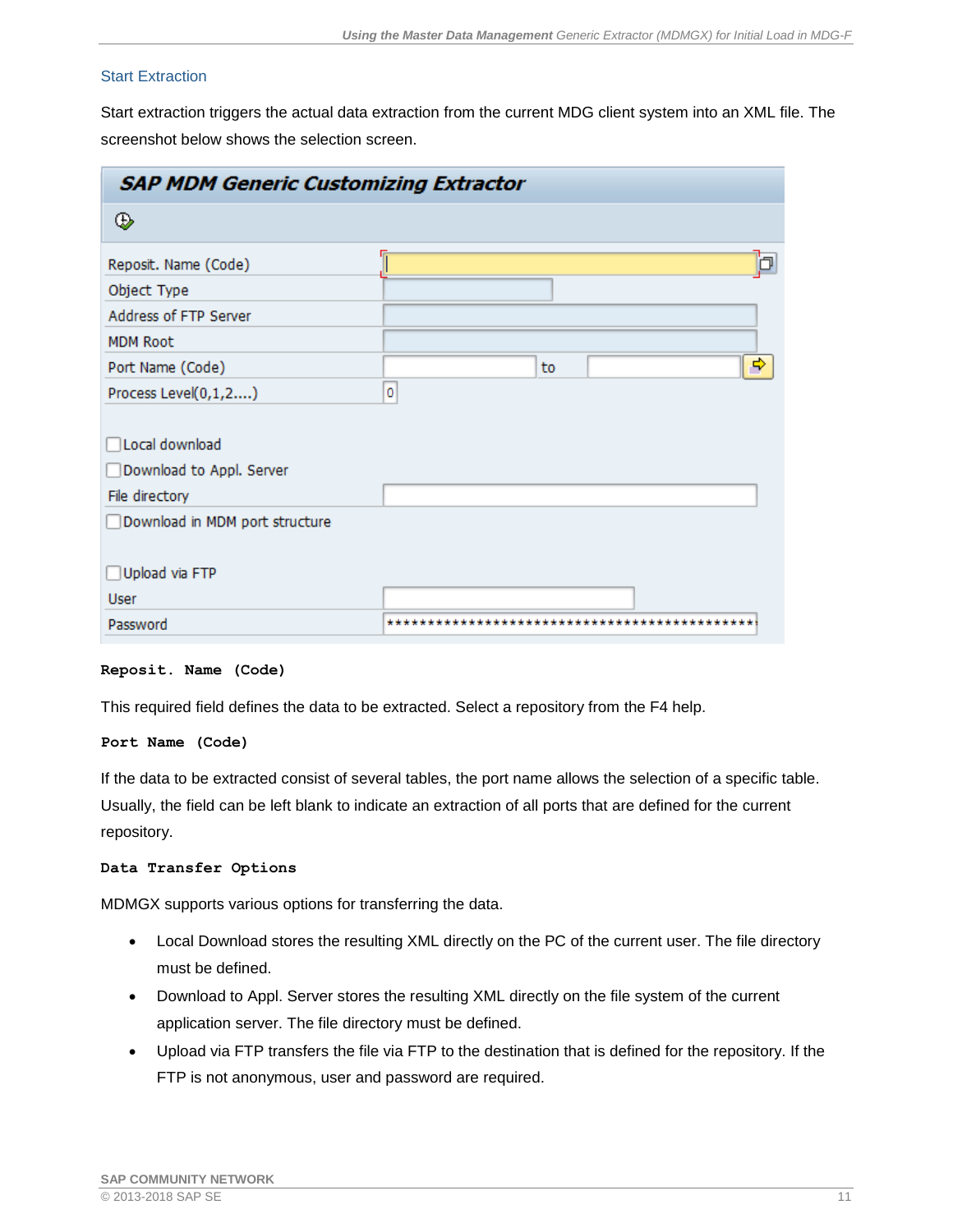The downloaded data should be deleted as soon as its purpose is fulfilled, or as close to that point in time as possible.

## <span id="page-11-0"></span>**MDG Data Import Framework**

## <span id="page-11-1"></span>**Technical Requirements**

The data import framework (DIF) is delivered as part of the MDG solution. Some components are available within the common software layer SAP\_BS\_FND. The development of the new MDG content required some enhancements in the common layer, too. Ensure that the MDG system is at least on the release level of SAP\_BS\_FND 7.31 SP07 or newer.

## <span id="page-11-2"></span>**System Setup**

DIF requires at least two types of file directories on the application server:

- One directory for each object type to store the files to be imported
- One directory for all object types to store the archived files that have been imported

SAP recommends the creation of application specific file directories. Those shall be bound to unique folders of the application server.

## Examples:

- MDGF\_TRANSFER\_ACCOUNT with folder /usr/sap/Q7B/SYS/MDG/financial/account/
	- $\circ$  This folder is used by all MDMGX XML files related to the account, its texts and the account in company code.
- MDGF\_TRANSFER\_CCTR with folder /usr/sap/Q7B/SYS/MDG/financial/cctr/
	- $\circ$  This folder is used by all MDMGX XML files related to the cost center and its texts.
- MDGBP\_TRANSFER\_IN01 with folder /usr/sap/Q7B/SYS/MDG/bp/in01/
	- o This folder is used for the MDG Business Partner / Customer / Supplier application.
- MDG\_ARCHIVE with folder /usr/sap/Q7B/SYS/MDG/archive/
	- This folder is used as archive folder for all kinds of processed files.

Create the physical directories on the application server and map them to logical directories using transaction **FILE**.

Configure the directories in Customizing for *Master Data Governance* (transaction **MDGIMG**) under *General Settings* → *Data Transfer* → *Define File Source and Archive Directories for Data Transfer*.

- The *Data Transfer Directories* are used for the source files to be imported. The directories are not object specific.
- The *Archive Path for Object Types* must be maintained for each object that shall be imported.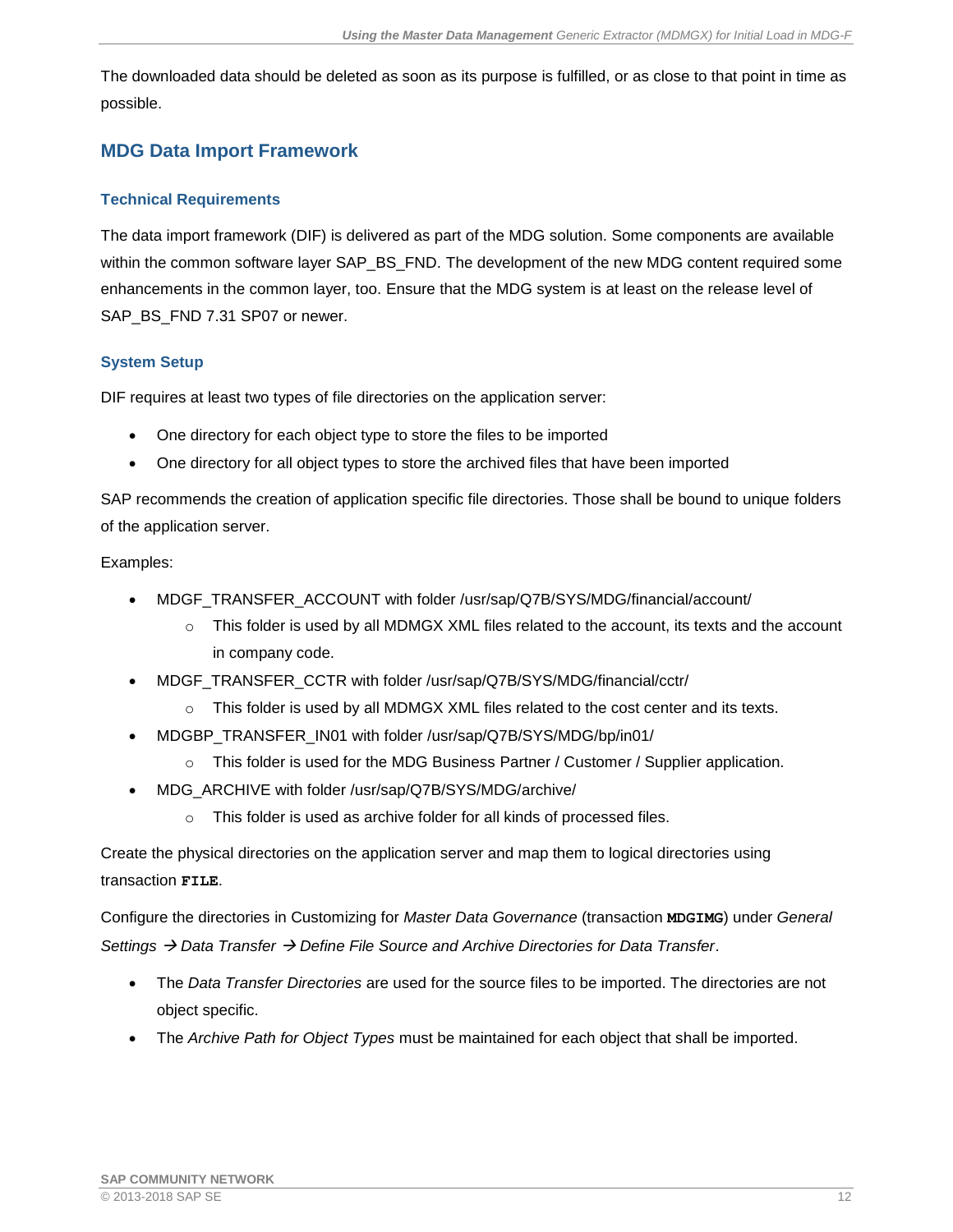## <span id="page-12-0"></span>**General Information**

General information about DIF is part of the common MDG documentation:

• [SAP MDG Documentation for DIF on Service Market Place](http://help.sap.com/mdg)

The step-by-step examples provide further information how DIF is used for MDG-F.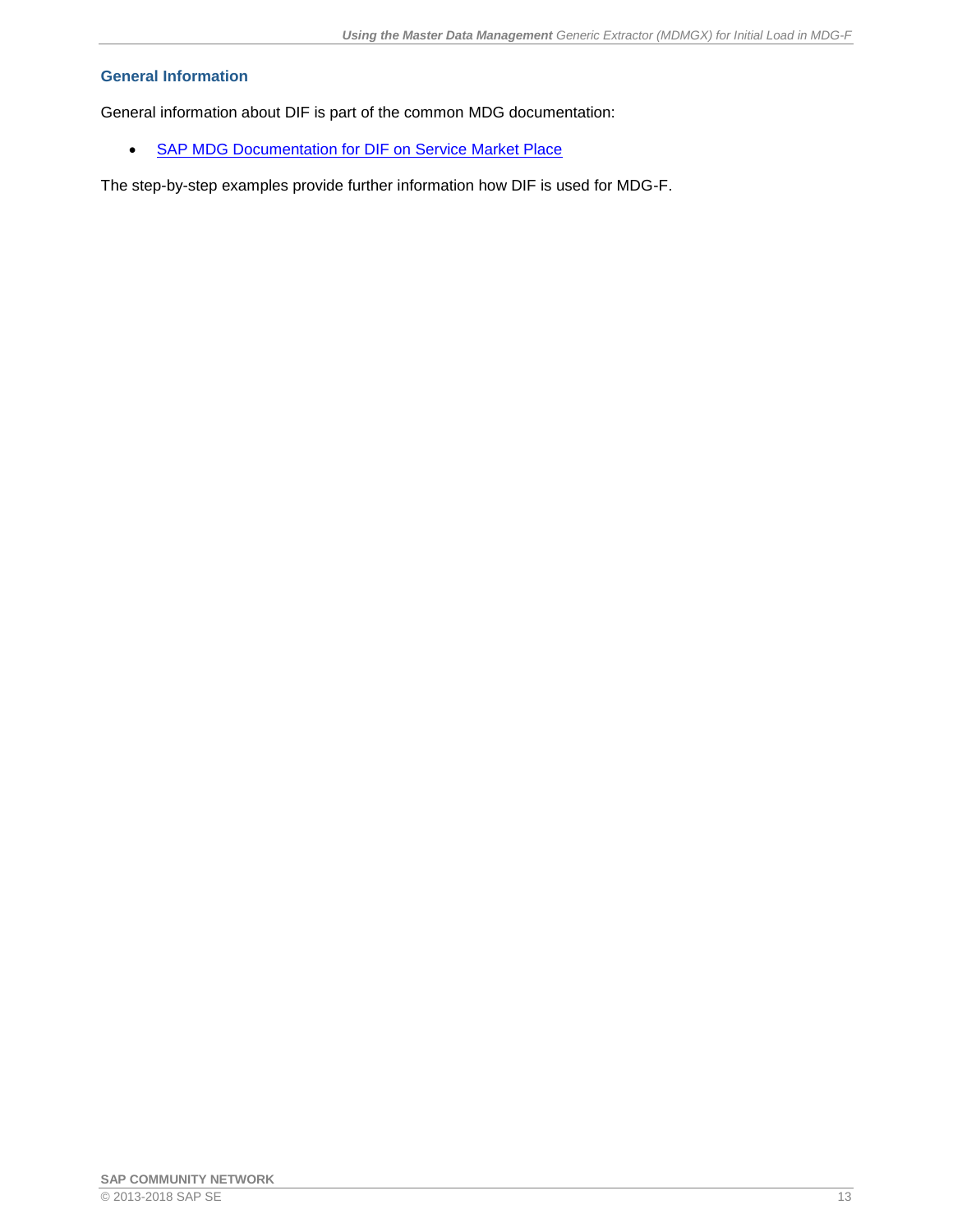## <span id="page-13-0"></span>**Step-by-Step Example: MDMGX – MDG-F Extraction**

This example describes the extraction of all entity types for the MDG-F data model. This data can be imported into the SAP MDG data model **0G**. The import into MDG always requires a change request. An import of active data is not supported. This fact is especially reflected by the selection criteria for ports and check tables.

Accounts consist of two entity types in MDG-F. The "A segment" **ACCOUNT** refers to the chart of account dependent data stored in database table **SKA1**. Related texts are stored in database table **SKAT**. The "B segment" **ACCCCDET** refers to the company code dependent data stored in database table **SKB1**.

Companies reflect the MDG-F entity type **COMPANY**. Relevant data is stored in database table **T880**.

Cost Centers reflect the MDG-F entity type **CCTR**. Relevant data is stored in database table **CSKS**. Related texts are stored in database table **CSKT**.

Cost elements combine the ERP client data in a single MDG-F entity type **CELEM**. Relevant data is stored in database tables **CSKA** and **CSKB**. Related texts are stored in database table **CSKU**.

Group Accounts reflect the special handling of Group Accounts in MDG-F. Instead of storing Group Accounts in entity type Account (**ACCOUNT**), MDG-F stores this information in entity type Item (**FSI**). MDMGX based extraction supports transferring SAP ERP Group Accounts (tables **SKA1** and **SKAT**) to MDG-F Items. The functionality is introduced in SAP MDG-F 7.0 with SAP Note [2082479.](https://service.sap.com/sap/support/notes/2082479)

Profit Centers reflect the MDG-F entity type **PCTR** including its entity type with SU Type 4 **PCCCASS** that is the assignment of a profit center to the company codes of its controlling area. The profit center database table is **CEPC**; assignments are stored in **CEPC\_BUKRS**; and relevant texts are stored in **CEPCT**.

Internal Order reflects the MDG-F entity type **IORDER**. Relevant data is stored in database table **AUFK**.

The following steps require that transaction MDMGX is running in the MDG client system that shall be used for data extraction.

## <span id="page-13-1"></span>**1. Check Object Types in MDMGX**

MDG-F object types are pre-defined by SAP. Check that the following object types exist: **Account, Company, CostCenter, CostElement, Group Account**, **ProfitCenter, and InternalOrder**.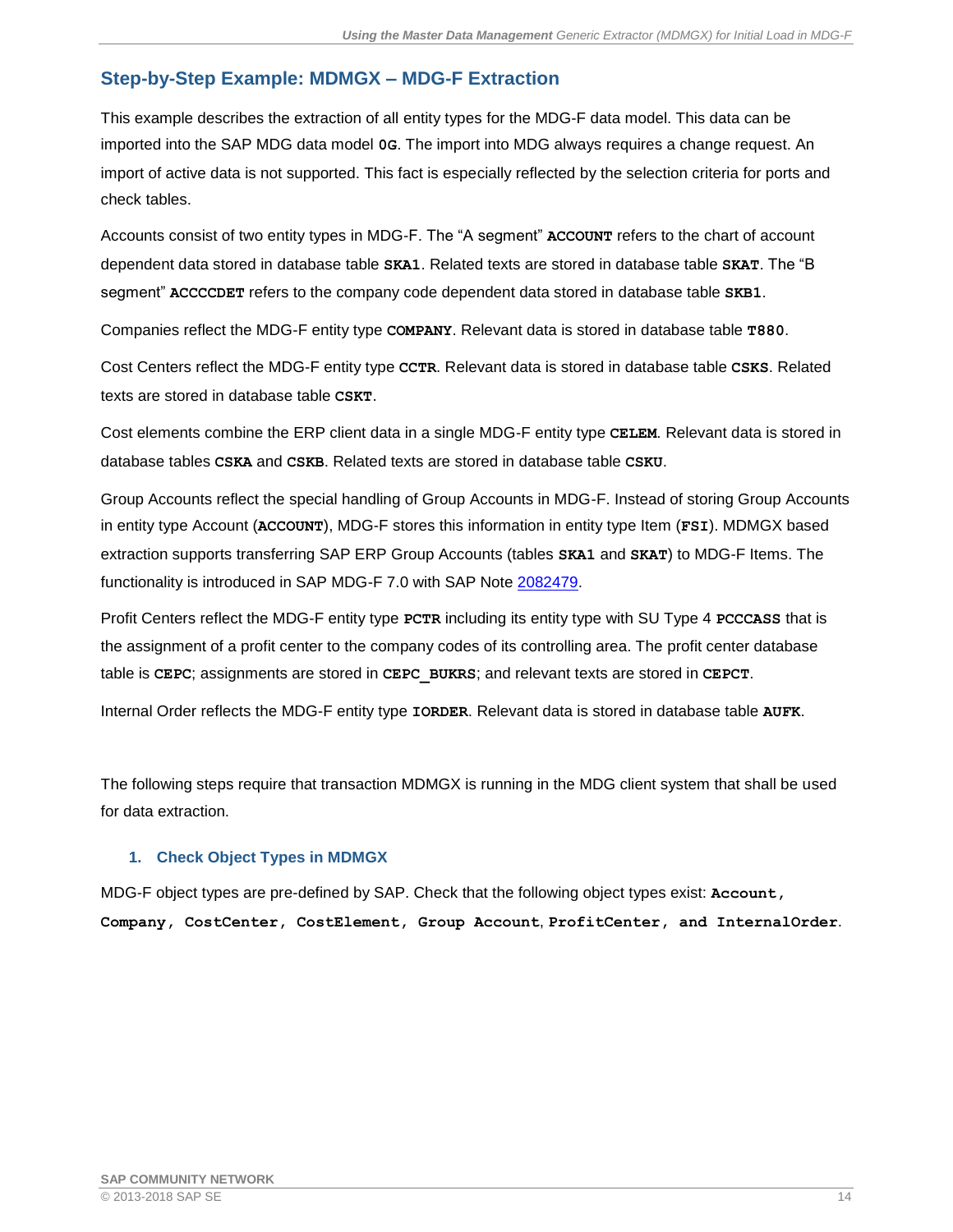## <span id="page-14-0"></span>**2. Define Repositories and FTP servers**

The screenshot below shows all repositories that must be defined for the extraction of all MDG-F objects. **It is strictly recommended to create them accordingly using the same names.**

| Display View "MDM Generic Check Table Extractor: Repositories": Overvi |                      |                         |                   |                          |
|------------------------------------------------------------------------|----------------------|-------------------------|-------------------|--------------------------|
| 使尿尿尿<br>69.                                                            |                      |                         |                   |                          |
| MDM Generic Check Table Extractor: Repositories                        |                      |                         |                   |                          |
| Log. Repository Name                                                   | Object Type          | Reposit, Name (Code)    | <b>FTP Server</b> | 而                        |
| MDG ACCOUNT                                                            | Account              | MDG Account             |                   | ▲                        |
| MDG COMPANY                                                            | Company              | MDG Company             |                   | $\overline{\phantom{a}}$ |
| MDG COSTCENTER                                                         | CostCenter           | MDG CostCenter          |                   |                          |
| MDG COSTELEMENT                                                        | <b>CostElement</b>   | MDG CostElement         |                   |                          |
| MDG GROUP ACCOUNT                                                      | <b>GroupAccount</b>  | MDG Group Account       |                   |                          |
| MDG INTERNALORDER                                                      | <b>InternalOrder</b> | MDG InternalOrder       |                   |                          |
| MDG PROFITCENTER                                                       | ProfitCenter         | <b>MDG ProfitCenter</b> |                   |                          |

## <span id="page-14-1"></span>**3. Maintain Ports and Check-Tables**

MDG-F provides a pre-configuration of ports and check tables. The configuration depends on the current MDG release. Related text files are attached to the following SAP Notes:

- MDG-F 7.0: [1882127](https://service.sap.com/sap/support/notes/1882127)
- MDG-F 8.0 to MDG9.1: 2151430
- MDG 9.2 or MDG-F 1809: [2707723](https://launchpad.support.sap.com/#/notes/2707723)

This text file can be uploaded into MDMGX.

- 1. Go to the SAP note and download the attached text file.
- 2. In transaction MDMGX ensure that none of the MDG-F related entity types is maintained yet in **"Maintain Ports and Check-Tables"**. Otherwise the upload will not work.
- 3. Start **"Upload Ports and Check-Tables"**.
- 4. Enter Object Type **"Account"** and select the locally stored text file. Ensure that checkbox **Remove Header Line** is set.

| <b>MDM Generic Extractor - Upload Customizing Table MDMGXC1</b> |                                          |  |
|-----------------------------------------------------------------|------------------------------------------|--|
| $\bigoplus$                                                     |                                          |  |
| Object Type                                                     | Account                                  |  |
| File name                                                       | C:\Users\Desktop\MDMGX_Content_MDG-F.txt |  |
| Remove Header Line                                              |                                          |  |

- 5. Execute the upload. It should result in a success message.
- 6. Go back to the main menu.
- 7. Start **"Maintain Ports and Check-Tables"** to check the ports. Choose system type R3 and display the records. The system displays the list as shown in the screenshot.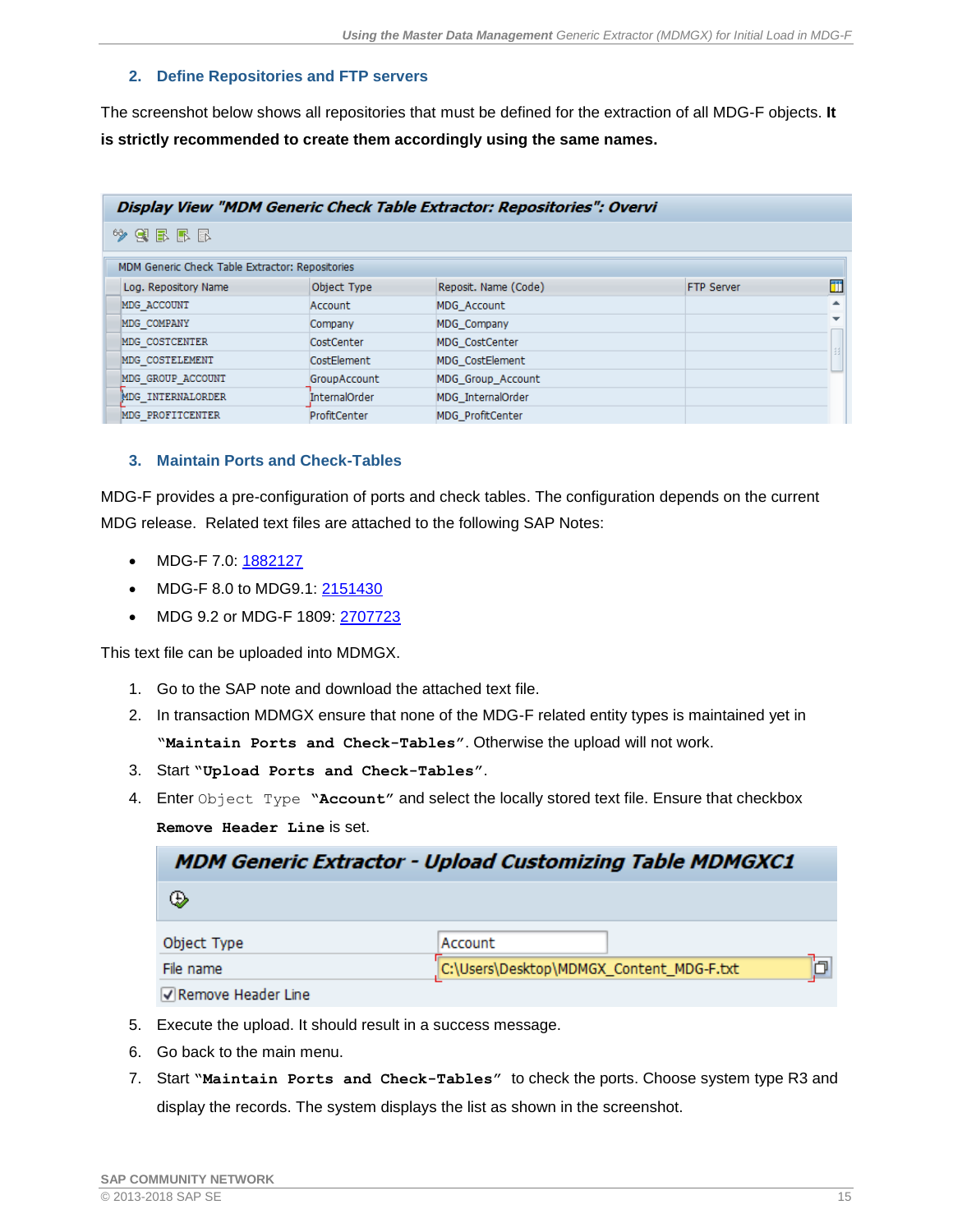| <b>Data Browser: Table MDMGXC1 Select Entries</b><br>18                                                            |                                                                                              |  |                                                                                                                                                                                                                              |                                                                                                                                                                                                                                                                                                                         |                                                                                                                                                                                                          |
|--------------------------------------------------------------------------------------------------------------------|----------------------------------------------------------------------------------------------|--|------------------------------------------------------------------------------------------------------------------------------------------------------------------------------------------------------------------------------|-------------------------------------------------------------------------------------------------------------------------------------------------------------------------------------------------------------------------------------------------------------------------------------------------------------------------|----------------------------------------------------------------------------------------------------------------------------------------------------------------------------------------------------------|
|                                                                                                                    |                                                                                              |  |                                                                                                                                                                                                                              |                                                                                                                                                                                                                                                                                                                         |                                                                                                                                                                                                          |
| Table:<br>MDMGXC1<br>$\begin{bmatrix} 5 \end{bmatrix}$ List Width 0250<br>Displayed Fields: 5 of 12 Fixed Columns: |                                                                                              |  |                                                                                                                                                                                                                              |                                                                                                                                                                                                                                                                                                                         |                                                                                                                                                                                                          |
|                                                                                                                    |                                                                                              |  | CLIENT SYSTEM_TYPE OBJECT_TYPE                                                                                                                                                                                               | MDM PORTCODE                                                                                                                                                                                                                                                                                                            | TABLE NAME                                                                                                                                                                                               |
| 421<br>421<br>421<br>421<br>421<br>421<br>421<br>421<br>421<br>421<br>421<br>421<br>421<br>421<br>421<br>421       | R3<br>R3<br>R3<br>R3<br>R3<br>R3<br>R3<br>R3<br>R3<br>R3<br>R3<br>R3<br>R3<br>R3<br>R3<br>R3 |  | Account<br>Account<br>Account<br>Account<br>Company<br>CostCenter<br>CostCenter<br>CostCenter<br>CostElement<br>CostElement<br>GroupAccount<br>GroupAccount<br>InternalOrder<br>ProfitCenter<br>ProfitCenter<br>ProfitCenter | ACCOUNTS CC<br>ACCOUNTS CC<br>ACCOUNTS COA<br><b>ACCOUNTS DESCR</b><br><b>COMPANIES</b><br>COST CENTERS<br>COST CENTERS DESCR<br>COST CENTERS DESCR<br>COST ELEMENTS<br>COST ELEMENTS DESCR<br>FSI ACCOUNTS<br>FSI ACCOUNTS DESCR<br><b>INTERNAL ORDERS</b><br>PROFIT CENTERS<br>PROFIT CENTERS CC<br>PROFIT CENTERS CC | SKB1<br>T001<br>SKA1<br><b>SKAT</b><br>T880<br>CSKS<br><b>CSKS</b><br><b>CSKT</b><br><b>CSKB</b><br><b>CSKB</b><br>SKA1<br><b>SKAT</b><br><b>AUFK</b><br><b>CEPC</b><br><b>CEPC</b><br><b>CEPC BUKRS</b> |
| 421<br>421                                                                                                         | R3<br>R3                                                                                     |  | ProfitCenter<br>ProfitCenter                                                                                                                                                                                                 | PROFIT CENTERS DESCR<br><b>CEPC</b><br>PROFIT_CENTERS_DESCR<br><b>CEPCT</b>                                                                                                                                                                                                                                             |                                                                                                                                                                                                          |

The pre-defined ports and check tables are not yet usable for an immediate extraction. The Customizing contains only the extraction settings for the tables and fields. The actual selection criteria must be defined according to the existing data as described in the following chapters.

### **Account**

Account data is not time dependent. The key for an account consists of three parts: the general A-Segment (entity type **ACCOUNT** stored in table **SKA1**), the text (stored in table **SKAT**), and the company code specific B-Segment (entity type **ACCCCDET** stored in table **SKB1**). The extraction consists of three ports to separate the master data extraction from its assignments to the company codes and the text extraction:

- Port **ACCOUNTS** COA extracts only the master data for the A-Segment.
- Port **ACCOUNTS** DESCR extracts the texts.
- Port **ACCOUNTS** CC extracts the B-Segment including its company code specific data.

The text extraction is a join: the selection itself is made on the account (A-Segment) master data table but the data in the resulting XML is extracted from the text table.

The B-Segment extraction is a join: the selection itself is made on the account in the master data table for the company code (B-Segment). The data in the resulting XML is enriched with the related chart of accounts, as defined in table **T001**. This enriched data is required for the later import into the MDG-F data model.

The general recommendation is to limit the extraction in the following ways:

1. Use the chart of accounts (**KTOPL**) for the extraction of A-Segments and relevant texts. This limits the number of objects to be extracted and thus ensures that the change request used for the import in the MDG hub does not get too big.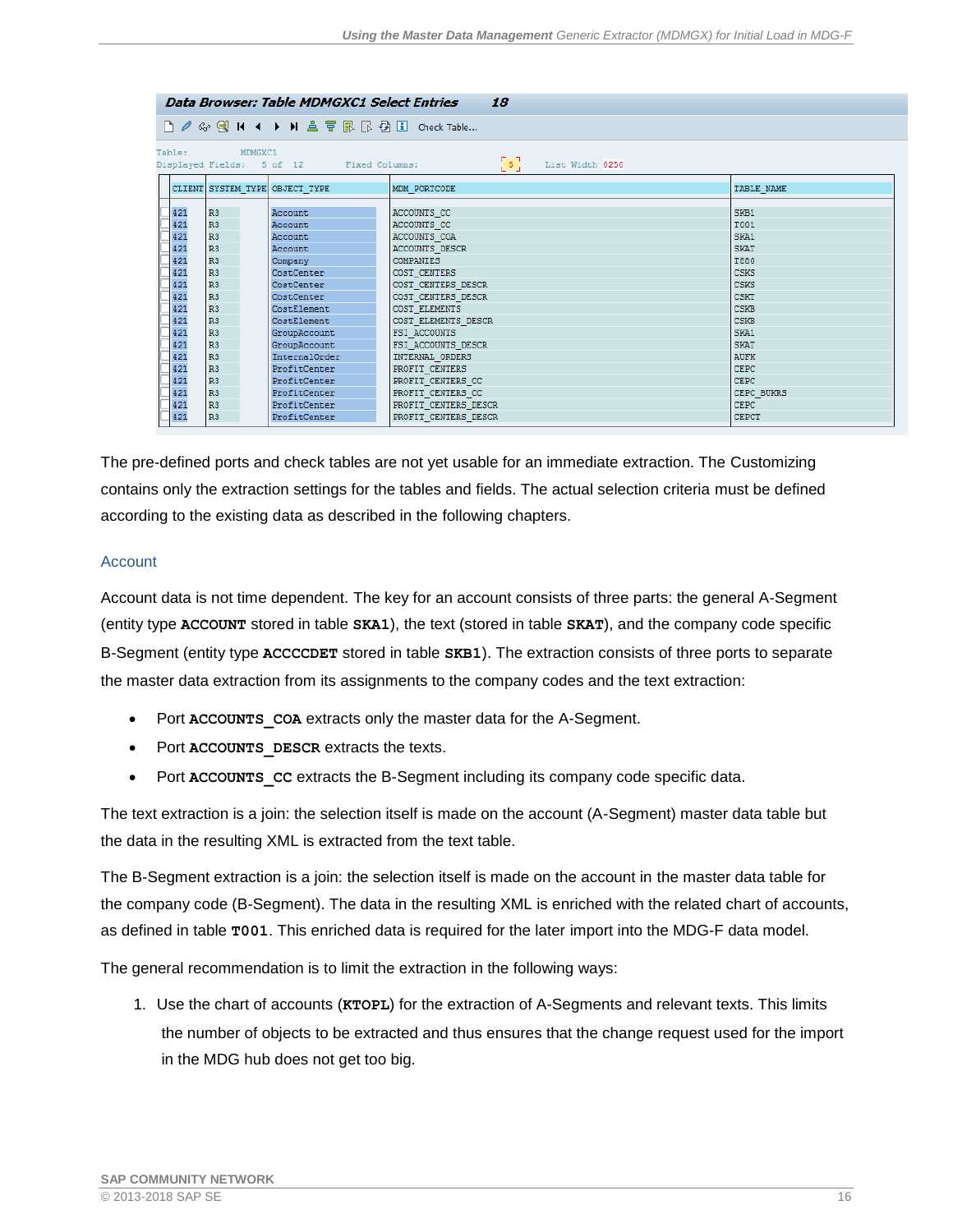- 2. Use the company code (**BUKRS**) for the extraction of B-Segments. This limits the number of objects that to be extracted and thus ensures that the change request used for the import in the MDG hub does not get too big. Additionally, it is easier to select valid B-Segments according to the extracted A-Segments:
	- a. The chart of accounts of the A-Segment defines the valid company codes.
	- b. The A-Segment must exist in MDG before B-Segments can be imported.

The general **WHERE CLAUSE** delivered by SAP for ports **ACCOUNTS\_COA** respectively **ACCOUNTS\_DESCR** is **SKA1~KTOPL = 'INT'** respectively **SKAT~KTOPL = 'INT'**. Adding further criteria for field **SAKNR** limits the selection for specific accounts.

The general **WHERE CLAUSE** delivered by SAP for port **ACCOUNTS\_CC is SKB1~BUKRS = '0001'**. Adding further criteria for field **SAKNR** limits the selection for specific accounts.

The following examples show possible adjustments.

- 1. **SKA1~KTOPL = 'INT' AND SKA1~SAKNR > '0000120000'** limits the selection to all accounts with the ID greater than 120000 for chart of accounts INT.
- 2. **SKB1~BUKRS = '0001' AND SKA1~SAKNR = '0000120000'** limits the selection to the single account 120000 in company code 0001.

You must adjust the selection criteria for all ports of the account. The selection criteria must always be synchronized.

## **Company**

Company data is not time dependent. Its key consists only of one component. The general recommendation is that an extraction of all companies in one run is possible. If a selection of a specific company is required an example for the **WHERE CLAUSE is T880~RCOMP = 'COMPID'**. This clause extracts the company with the ID **COMPID**.

## Cost Center

Cost Center data is time dependent. Its key consists of multiple components. The extraction consists of two ports to separate the master data extraction from the text extraction:

- Port **COST\_CENTERS** extracts only the master data.
- Port **COST CENTERS** DESCR extracts the texts.

The text extraction is a join: the selection itself is made on the cost center master data table but the data in the resulting XML is extracted from the text table.

The general recommendation is to limit the extraction in the following ways:

1. Use a time slice consisting of the valid from (**DATAB**) and valid to (**DATBI**) dates as selection criteria. In MDG the entity is stored within an edition having a time slice (valid from date and infinite valid to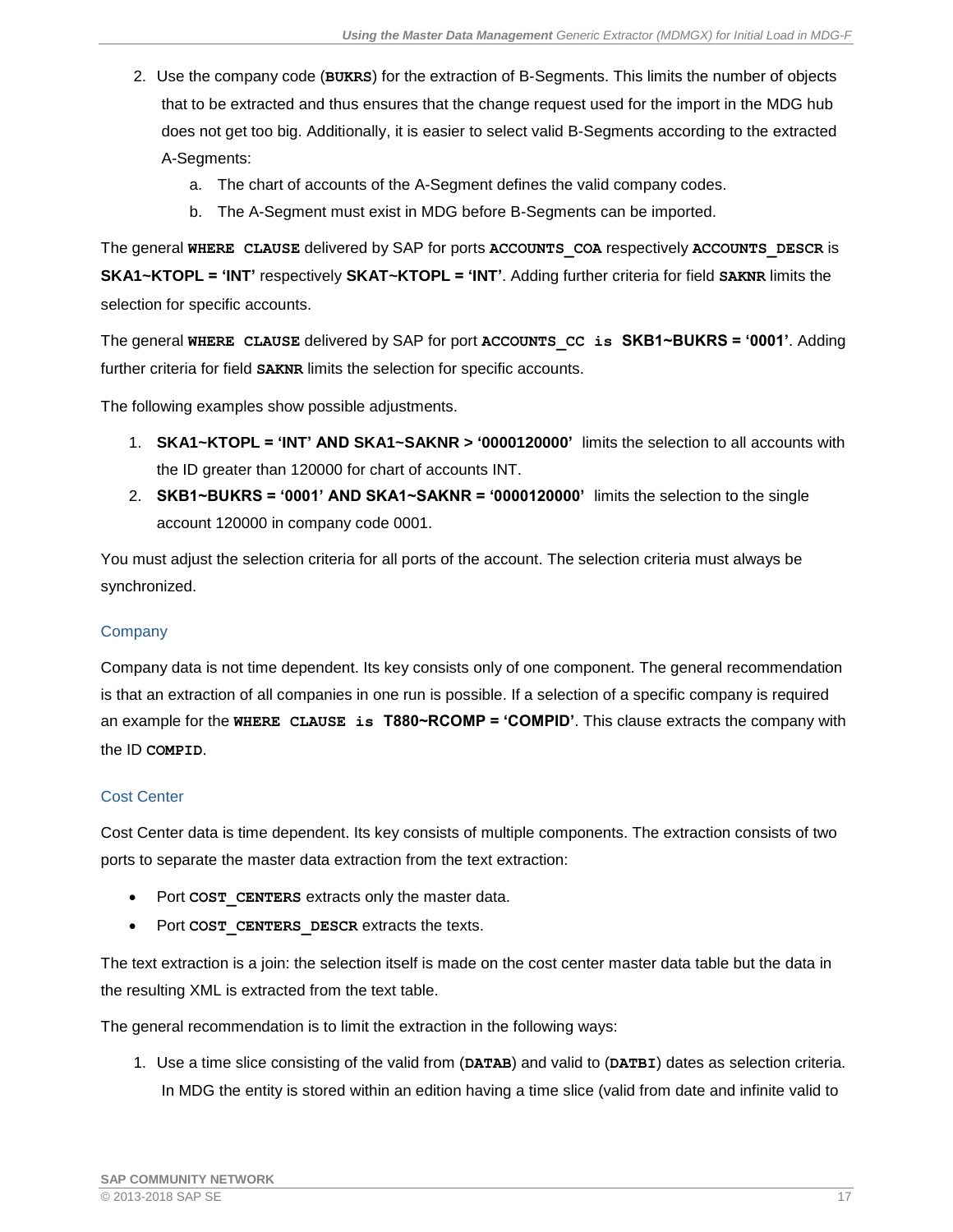date), too. It is not possible to import multiple time slices at once in MDG. At least the valid from date extracted from the client system should match the one of the target edition in the MDG hub.

2. Use the controlling area (**KOKRS**) as selection criteria. This limits the number of objects to be extracted and thus ensures that the change request used for the import in the MDG hub does not get too big.

The general **WHERE CLAUSE** delivered by SAP for both ports is **CSKS~KOKRS = '0001' AND CSKS~DATAB = 'YYYYMMDD' AND CSKS~DATBI = 'YYYYMMDD'**.

The following examples show possible adjustments.

- 1. **CSKS~KOKRS = '0001' AND CSKS~DATAB = '20130101' AND CSKS~DATBI = '20131231'** limits the selection to all cost centers of controlling area 0001 that are valid from the 1<sup>st</sup> of January to the 31st of December 2013.
- 2. **CSKS~KOKRS = '0001' AND CSKS~DATAB >= '20130101' AND CSKS~DATAB <= '20130201'** limits the selection to all cost centers of controlling area 0001 that are valid starting from the range 1<sup>st</sup> until 31<sup>st</sup> of January.

The adjustment of the selection criteria must be done for both ports of the cost center. The selection criteria must always be synchronized.

## Cost Element

Cost Elements use function modules for data extraction. Specific settings for the ports and check tables are not required. Refer to the next chapter for details about the selection.

## Group Account

Group Accounts are a special version of common accounts. In the SAP ERP customizing for Chart of Accounts, it is possible to define a "Consolidation Chart of Accounts" for a common chart of accounts. This definition allows maintaining a "Group Account" for a common account in the master data maintenance transactions.

Group Account data is not time dependent. It does not include company code specific B-Segments. The key for a group account consists of two: the general A-Segment (entity type **ACCOUNT** stored in table **SKA1**), and its text (stored in table **SKAT**). The extraction consists of two ports to separate the master data extraction from its text extraction:

- Port **FSI\_ACCOUNTS** extracts only the master data for the A-Segment.
- Port **FSI\_ACCOUNTS\_DESCR** extracts the texts.

The text extraction is a join: the selection itself is made on the account (A-Segment) master data table but the data in the resulting XML is extracted from the text table.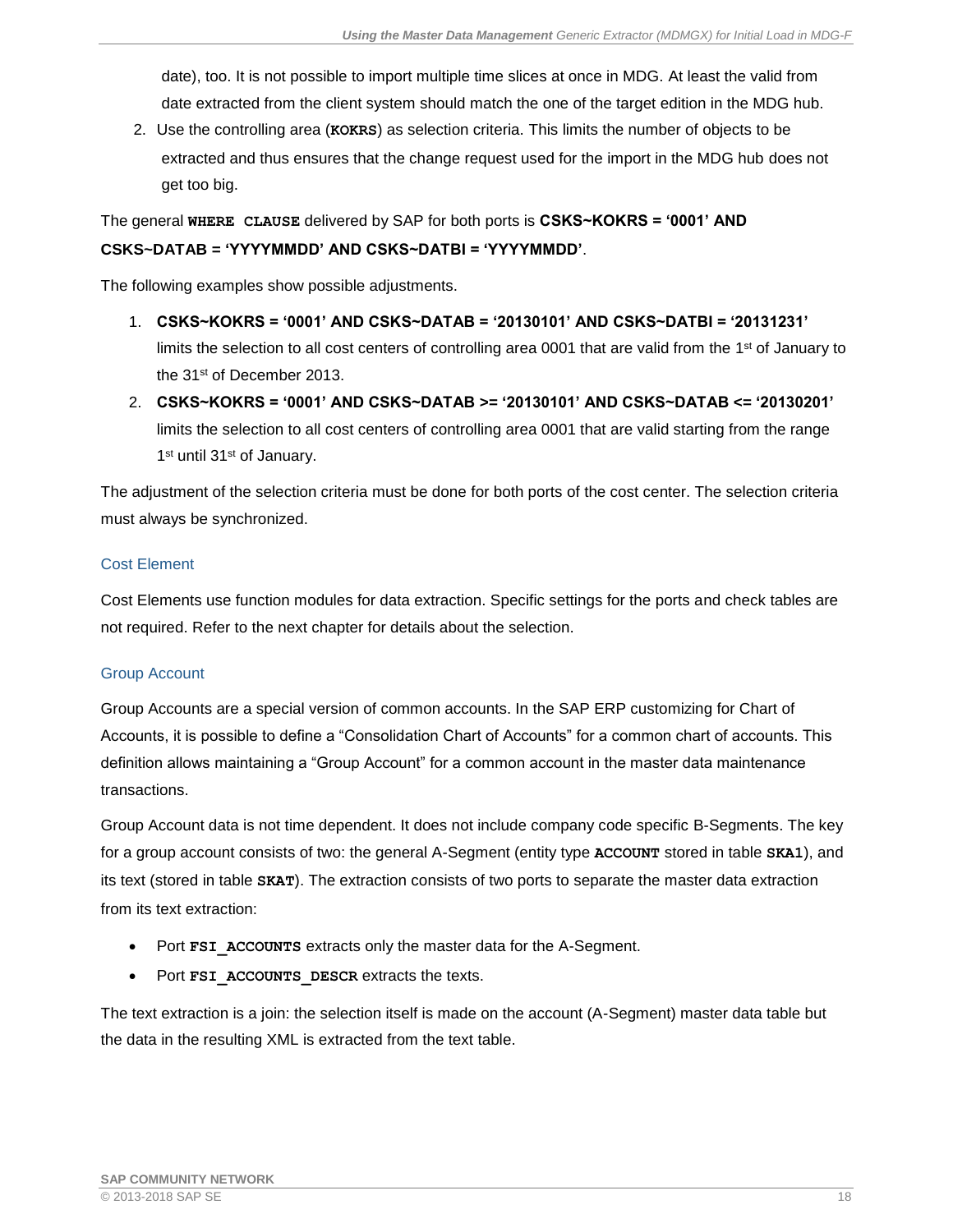The general recommendation is to limit the extraction by using the chart of accounts (**KTOPL**) for the extraction of A-Segments and relevant texts. This limits the number of objects to be extracted and thus ensures that the change request used for the import in the MDG hub does not get too big.

The general **WHERE CLAUSE** delivered by SAP for ports **FSI\_ACCOUNTS** respectively **FSI\_ACCOUNTS\_DESCR** is **SKA1~KTOPL = 'INT'** respectively **SKAT~KTOPL = 'INT'**. You can add further criteria for the field **SAKNR** to limit the selection for specific accounts.

The following example shows possible adjustments.

**SKA1~KTOPL = 'INT' AND SKA1~SAKNR > '0000120000'** limits the selection to all accounts with the ID greater than **120000** for chart of accounts **INT**.

You must adjust the selection criteria for all ports of the account. The selection criteria must always be synchronized.

## Profit Center

Profit Center data is time dependent. Its key consists of multiple components. Additionally, it has a single entity type with SU Type 4 **PCCCASS**. The extraction consists of three ports to separate the extraction of master data, of assignments to company codes, and of text. The ports are as follows:

- Port **PROFIT\_CENTERS** extracts only the master data.
- Port **PROFIT** CENTERS CC extracts the assignments to company codes.
- Port **PROFIT** CENTERS DESCR extracts the texts.

Both the extraction of assignments to company codes and the extraction of text are achieved using a join. The selection itself is made on the master data table for the profit center. However, the data in the resulting XML is extracted from the assignments to company codes table and the text table.

We recommend that you limit the extraction in the following ways:

- 1. Use a time slice consisting of the valid from (**DATAB**) and valid to (**DATBI**) dates as selection criteria. In MDG, the entity type is within an edition that also has its own time slice (valid from date and infinite valid to date). It is not possible to import multiple time slices at once in MDG. At least the valid from date extracted from the client system should match the one of the target edition in the MDG hub.
- 2. It is recommended to use the controlling area (**KOKRS**) as selection criteria. This limits the number of objects that will be extracted and thus ensures that the change request used for the import in the MDG hub won't get too big.

The general **WHERE CLAUSE** delivered by SAP for ports is **PROFIT\_CENTERS** and

## **PROFIT\_CENTERS\_DESCR is CEPC~KOKRS = '0001' AND CEPC~DATAB = 'YYYYMMDD' AND CEPC~DATBI = 'YYYYMMDD'**.

The following example shows a possible adjustment.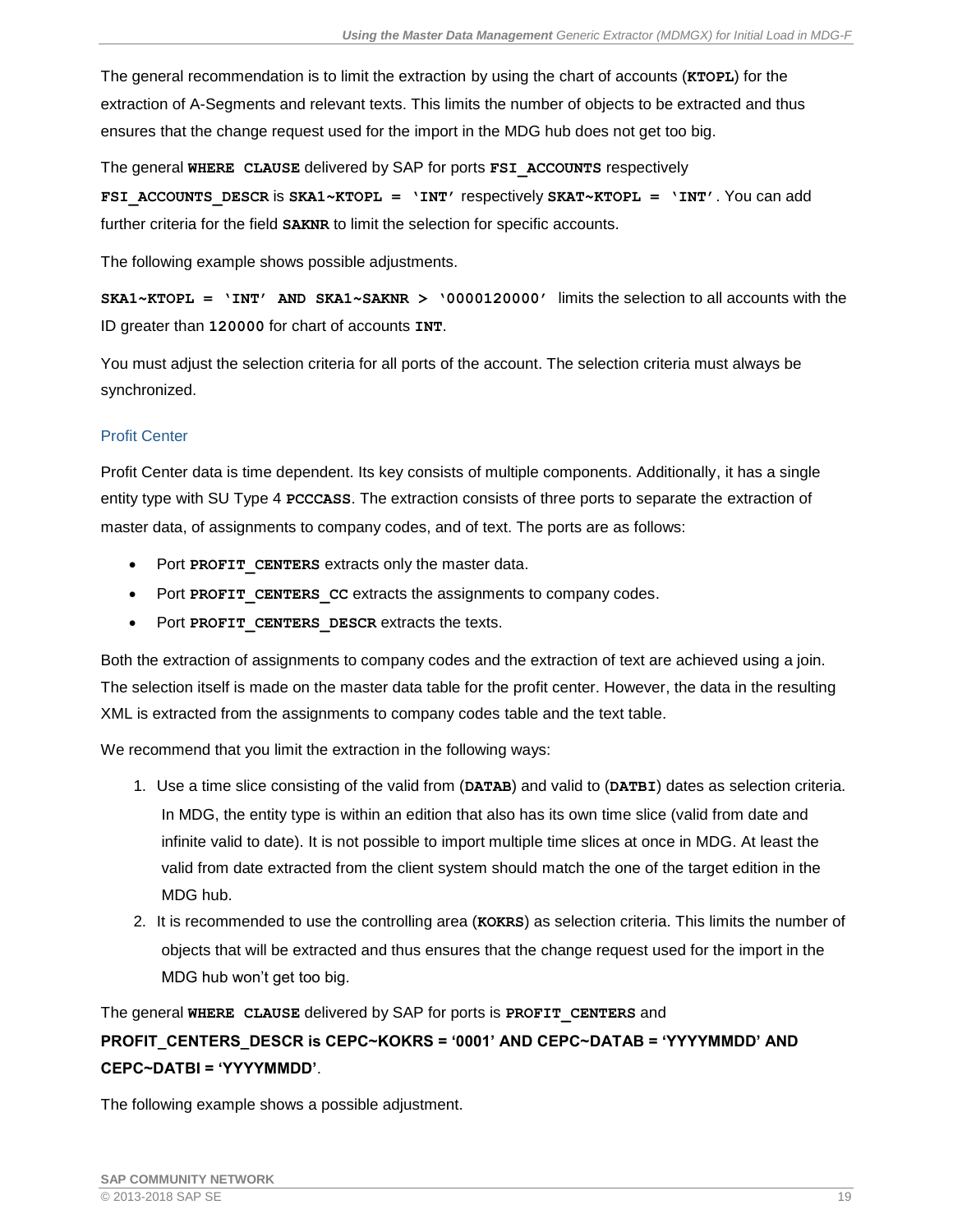**CEPC~KOKRS = '0001' AND CEPC~DATAB = '20130101' AND CECP~DATBI = '20131231' AND CEPC~PRCTR = '0020014360'** limits the selection to the profit center 20014360 of controlling area 0001 that is valid from the  $1<sup>st</sup>$  of January to the  $31<sup>st</sup>$  of December 2013.

The adjustment of the selection criteria must be done for all ports of the profit center. The selection criteria should always be synchronized.

## Internal Order

Internal Order uses function modules for data extraction. Specific settings for the ports and check tables are not required. Refer to the next chapter for details about the selection.

## <span id="page-19-0"></span>**4. Define Function Module Parameters for Exceptional Cases**

Cost Elements require function modules for the master data extraction. This is needed to overcome the different data models of MDG-F compared to the SAP ERP backend. In the ERP backend its data is separated in three different tables: **CSKA** storing the chart of account dependent data; **CSKB** storing the time and controlling area dependent data; and **CSKU** storing the texts. The MDG-F data model uses only one entity type **CELEM** that groups the data together. Its data is time dependent. Its key consists of multiple components. The extraction has to select the data from the different table in the correct way. Unfortunately the generic functionality of MDMGX using INNER JOINS is not sufficient for this.

The extraction consists of two ports to separate the master data extraction from the text extraction:

- Port **COST\_ELEMENTS** extracts only the master data from tables **CSKB** and **CSKA**. It is linked to the function module **MDM\_ERP\_CELEM\_EXTR**.
- Port **COST\_ELEMENTS\_DESCR** extracts the texts from tables **CSKB** and **CSKU**. It is linked to the function module **MDM\_ERP\_CELEM\_DESCR\_EXTR**.

There is no general configuration defined for input parameters by SAP. It is mandatory to adjust the parameter according to the desired extraction. The parameter must use the common format of an SQL Where clause.

The general recommendation is to limit the extraction in the following ways:

- 1. It is recommended to use a time slice consisting of the valid from (**DATAB**) and valid to (**DATBI**) dates as selection criteria. In MDG the entity type will be stored within an edition having a time slice (valid from date and infinite valid to date), too. At least the valid from date extracted from the client system should fit to the one of the target edition in the MDG hub.
- 2. It is recommended to use the controlling area (**KOKRS**) as selection criteria. This limits the number of objects that will be extracted and thus ensures that the change request used for the import in the MDG hub does not get too big.

The following example shows a possible adjustment. You do not have to mention the table name.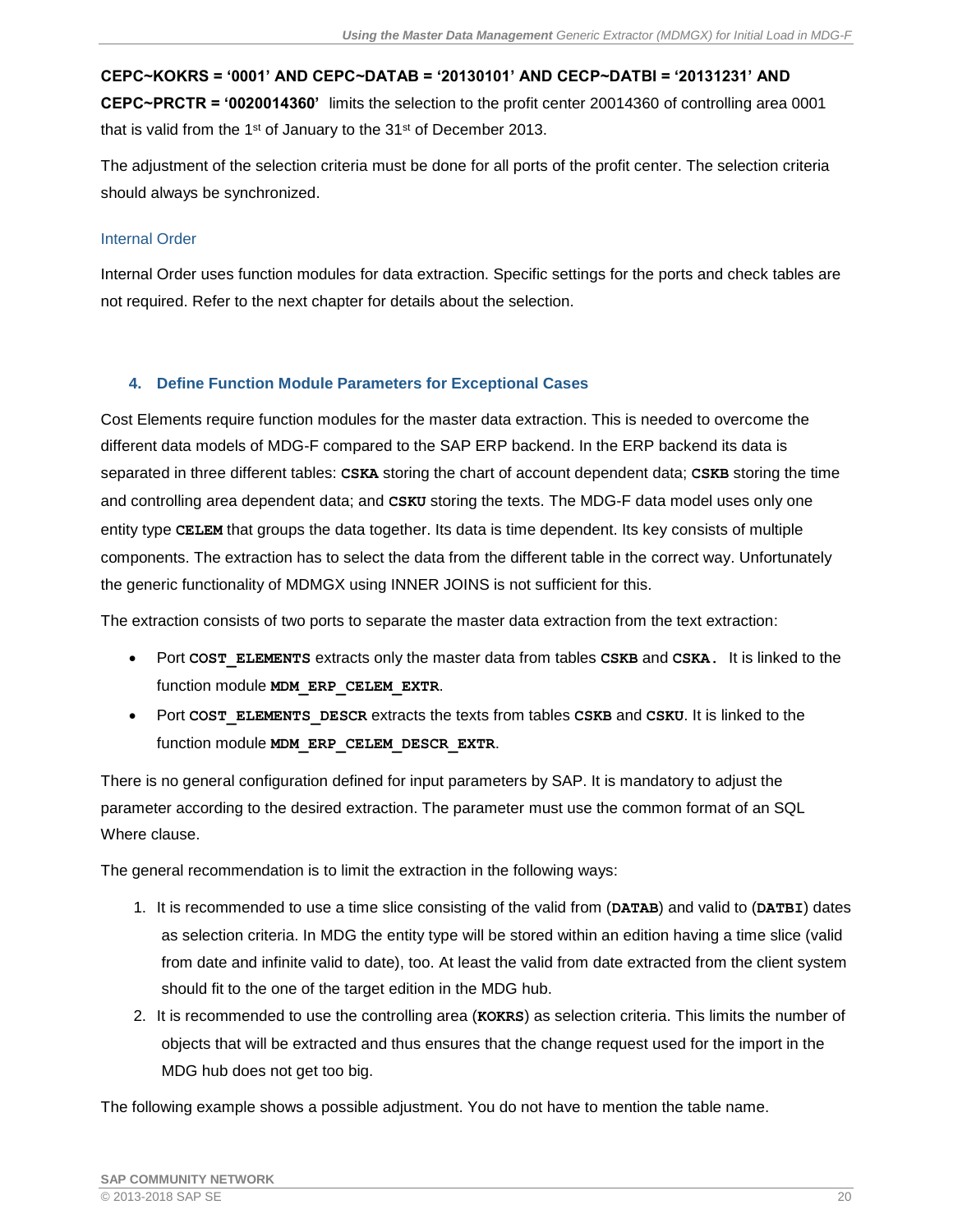**KOKRS = '0001' AND DATAB = '20130101' AND KSTAR = '0000400000'** limits the selection to the cost element 400000 of controlling area 0001 that is valid from the 1<sup>st</sup> of January 2013.

The adjustment of the selection criteria must be done for all ports of the cost element. The selection criteria must always be synchronized.

Similar to Cost Element, Internal Order uses function module MDM\_ERP\_IORDER\_EXTR to extract data, and it refers to the AUFK table. You can use fields in this table to restrict the data selection.

## <span id="page-20-0"></span>**5. Extract the Data**

Having checked and maintained the ports and check tables the actual data extraction can be started. The process describes how-to download the files to a local PC.

- 1. In the MDMGX main menu, click item **Start Extraction**. This loads the input screen of the data extraction.
- 2. Select a repository (e.g. **MDG\_ProfitCenter**) using the F4 help on field **Reposit. Name (Code)**.
- 3. The input fields of **Port Name (Code)** can be blank. In that case the system tries to extract data for all ports being maintained. Maintaining a port will only extract its specific data (e.g. PROFIT CENTERS DESCR extracts only the texts).
- 4. Select the **Local download** checkbox and use the F4 help on field **File directory** to specify the destination folder for the extracted files.
- 5. The screenshot shows a possible result. **Push the Execute (F8)** button to trigger the extraction.

| <b>SAP MDM Generic Customizing Extractor</b> |                                |  |
|----------------------------------------------|--------------------------------|--|
|                                              |                                |  |
| Reposit. Name (Code)                         | <b>MDG ProfitCenter</b>        |  |
| Object Type                                  | ProfitCenter                   |  |
| Address of FTP Server                        |                                |  |
| <b>MDM Root</b>                              |                                |  |
| Port Name (Code)                             | to                             |  |
| Process Level(0,1,2)                         | ٥                              |  |
|                                              |                                |  |
| Local download                               |                                |  |
| Download to Appl. Server                     |                                |  |
| File directory                               | C:\Users\Administrator\Desktop |  |
| Download in MDM port structure               |                                |  |
|                                              |                                |  |
| Upload via FTP                               |                                |  |
| <b>User</b>                                  |                                |  |
| Password                                     |                                |  |

**6.** MDMGX display a result for the last extraction run.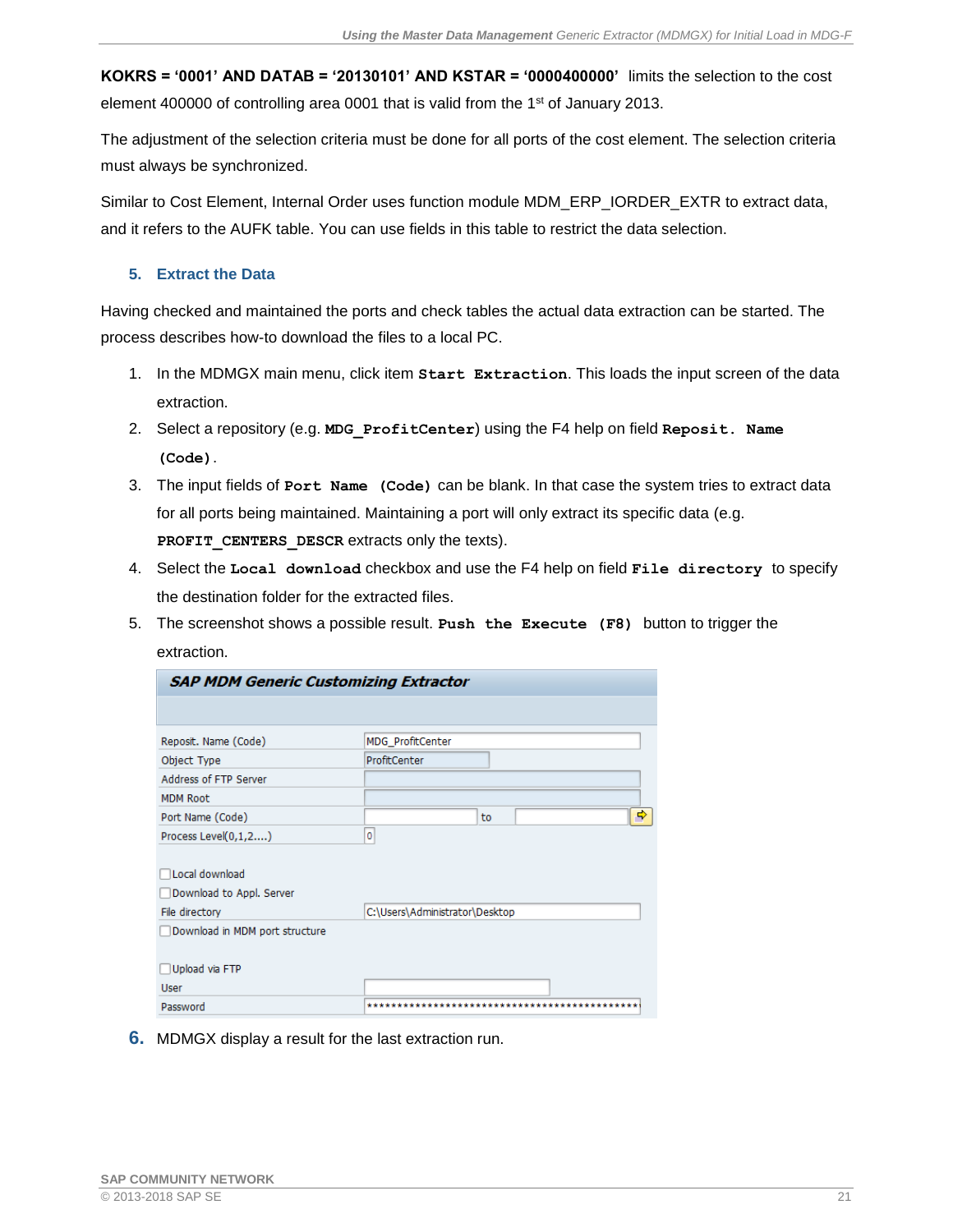## <span id="page-21-0"></span>**Step-by-Step Example: DIF- Import MDG-F Master Data**

The example describes the required steps to import profit center master data. The requirement is that some XML files are already available on the application server in one of its folders used for financial master data upload.

## <span id="page-21-1"></span>**1. Upload extracted Files to the Application Server**

There are various ways of uploading files to the application server. It is required that the files extracted with MDMGX are stored within one of the source file directories for DIF.

- 1. Enter MDG Hub with SAP GUI and call transaction **CG3Z**.
- 2. Search for the source files stored locally.
- 3. Enter a path on the application server as storage location in field **Target file on application server**. Including the filename, too (for example, /usr/sap/Q7B/SYS/MDG/financial/in01/upload.xml)
- 4. Click the **Upload** button to start the upload.

<span id="page-21-2"></span>Ensure that all files are stored on the application server's file system before starting the import.

## **2. Starting the Data Import Framework Application**

There are various ways to start DIF. The recommendation is using the link within the MDG-F work center.

- 1. Logon to the MDG Hub.
- 2. Run transaction **NWBC**.
- 3. Select the appropriate role to navigate to your work center. The example uses role **SAP\_MDGF\_CTR\_MENU\_05** (the financial controlling work center) since profit center data shall be imported.
- 4. In the tree menu on the left-hand side, select **Data Exchange** → **Data Transfer** → **Import Master Data**.

<span id="page-21-3"></span>In the main screen the DIF application is now running.

## **3. Prepare the Import of Financial Master Data**

DIF itself is a cross entity type application. It supports importing various entity types for various data models. Entity types are reflected in DIF **Object Types**. The MDG-F specific ones are:

- **Company – COMP**: related to the entity type **COMPANY**
- **Cost Center – CCTR**: related to the entity type **CCTR**
- **Cost Element – CELM**: related to the entity type **CELEM**
- **General Ledger Account Master – ACCA**: related to the entity types **ACCOUNT** and **ACCCCDET**
- **Profit Center – PCTR**: related to the entity type **PCTR**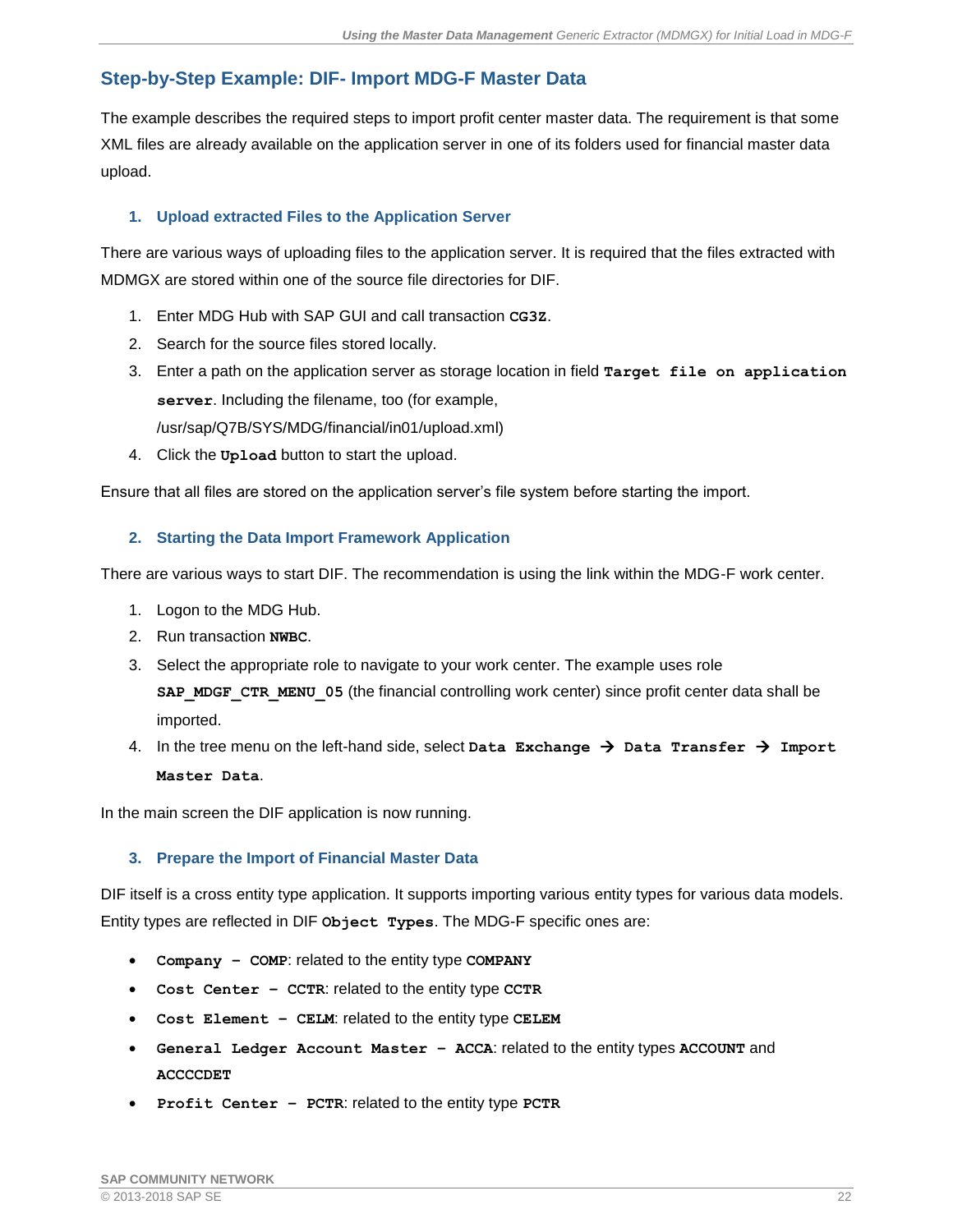• **Internal Order – IORD**: related to the entity type **IORDER**

The following steps are required to prepare the upload of profit centers.

- 1. Select **Object Type Profit Center – PCTR**.
- 2. Maintain a meaningful **Description** for the import of master data.
- 3. On the list for **Data Sources** click the **Add** button.
- 4. Select the **Object Type Profit Center** in the pop-up and confirm with **OK**.
- 5. Use the F4 help for **Source Directory** to select the one that contains the data to be imported.
- 6. It is possible to optionally check the content of the directory by clicking on **button Show Directory Content**.
- 7. Define a **Change Request Type** and an **Edition** for the import.

## <span id="page-22-0"></span>**4. Optional: Run a Simulation of the Import**

DIF offers the possibility to simulate the master data import. This is supported by MDG-F. The simulation processes the files and maps them into the target format but does not create a change request. The simulation is triggered with button **Simulate Import**. Once the simulation has been started button **Display Monitoring** can be used to navigate into the log of the simulation run.

## <span id="page-22-1"></span>**5. Run the Import**

The import of MDG-F master data always creates a change request. A direct import of the data into the active are is currently not supported.

- 1. Use button **Import** to trigger the master data import. The import runs asynchronously. The UI only displays the related import run number. It is not updated with any status information.
- 2. Choose the **Display Monitoring** button to navigate to the import log. The **Result List** displays the status of the import run.
- 3. Click the linked ID in column **Run Number** to navigate to its details.
- 4. Expand the **Data Transfer Logs**. Scrolling down to its end, the message **"Change request <ID> has been created"** displays if the import run has been successful. If the import fails, you must import the complete file(s) again.

The master data is now part of the change request. Checks have not yet been performed. The change request might contain inconsistent data. It must be processed according to its workflow definition to ensure the creation of the master data in the active area.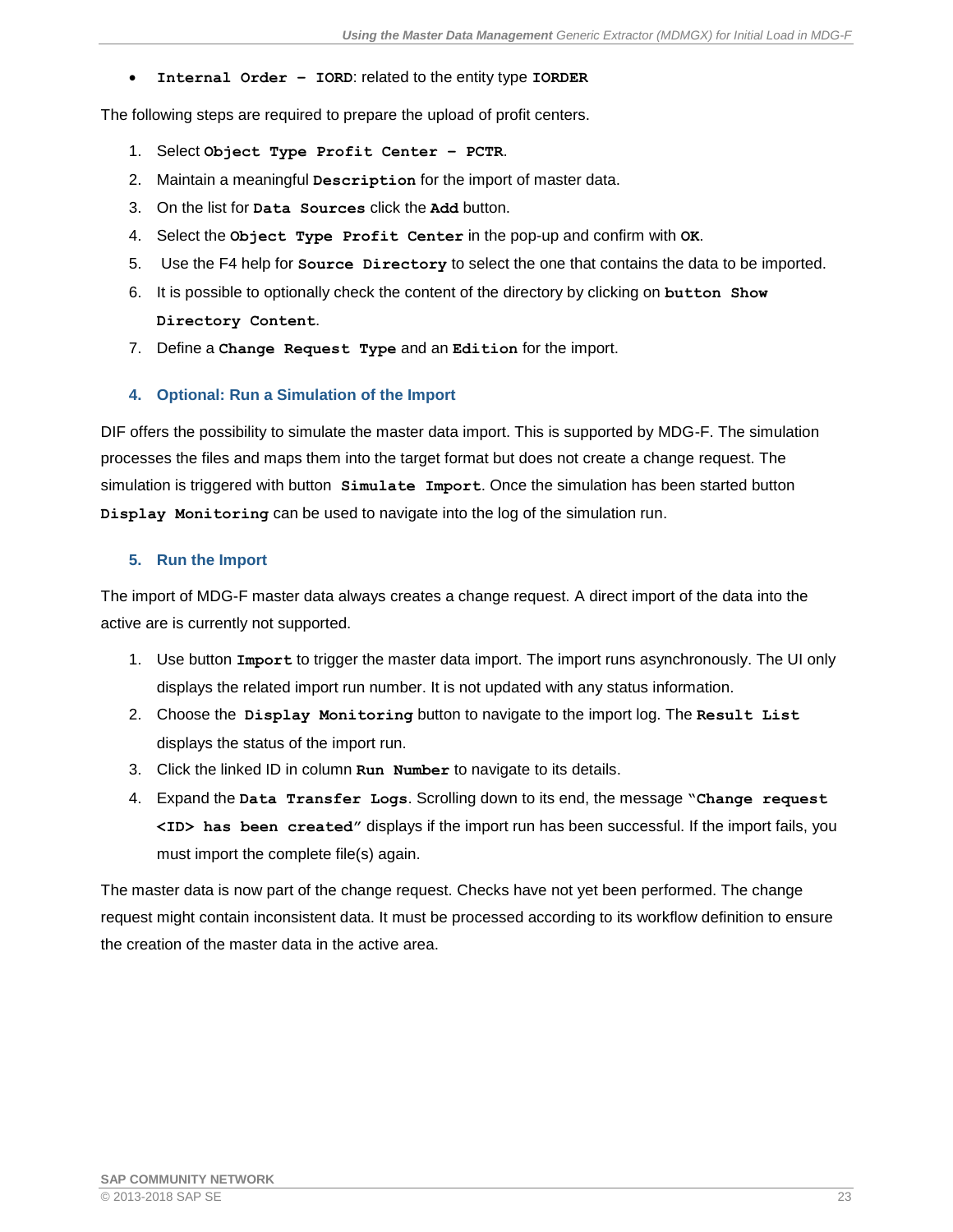## <span id="page-23-0"></span>**Additional Information**

<span id="page-23-1"></span>**Links**

[MDG Guides on Service Market Place](https://websmp209.sap-ag.de/~form/handler?_APP=00200682500000002672&_EVENT=DISPLAY&_SCENARIO=01100035870000000122&_HIER_KEY=501100035870000015092&_HIER_KEY=601100035870000179414&_HIER_KEY=601100035870000240752&)

## <span id="page-23-2"></span>**How-to Guides**

<span id="page-23-3"></span>[Extensibility Options for SAP Master Data Governance for Financial Data](https://wiki.scn.sap.com/wiki/display/SAPMDM/Documentation%3A+Financial+Data)

## <span id="page-23-4"></span>**SAP Notes**

- MDMGX Setup in SAP ERP Client Systems
	- o MDG-F 7.0: [1882127](https://service.sap.com/sap/support/notes/1882127)
	- o MDG-F 8.0: [2134044](https://service.sap.com/sap/support/notes/2134044)
- MDMGX Corrections in SAP ERP Client Systems
	- o [1783851](https://service.sap.com/sap/support/notes/1783851)
	- o [1880169](https://service.sap.com/sap/support/notes/1880169)
	- $o$  [2134044](https://service.sap.com/sap/support/notes/2134044)
	- o [2547815](https://launchpad.support.sap.com/#/notes/2547815)
- SAP ERP Audit Information for MDG 7.0
	- $o$  [2134044](https://service.sap.com/sap/support/notes/2134044)
	- o [2140352](https://service.sap.com/sap/support/notes/2140352)
- SAP ERP Group Accounts for MDG 7.0
	- o [2082479](https://service.sap.com/sap/support/notes/2082479)

## <span id="page-23-5"></span>**Important**

The SAP MDG Data Models for Business Partners, Customers, Suppliers and Materials do not use this procedure for the initial load. Refer to the related documentation how the initial load is done for these models.

## <span id="page-23-6"></span>**Version History**

- 1.6 Updated information about deleting downloaded data
- 1.5 Updated Internal Order which is supported in MDGF1809 / 9.2
- 1.4 Updated new SAP Community Links
- 1.3 Added SAP ERP Audit Information & SAP ERP Group Account
- 1.2 Added examples for the recommended file / folder structure on the app. server
- 1.1 Refined naming conventions for MDMGX Repositories
- 1.0 Initial release of the Documents